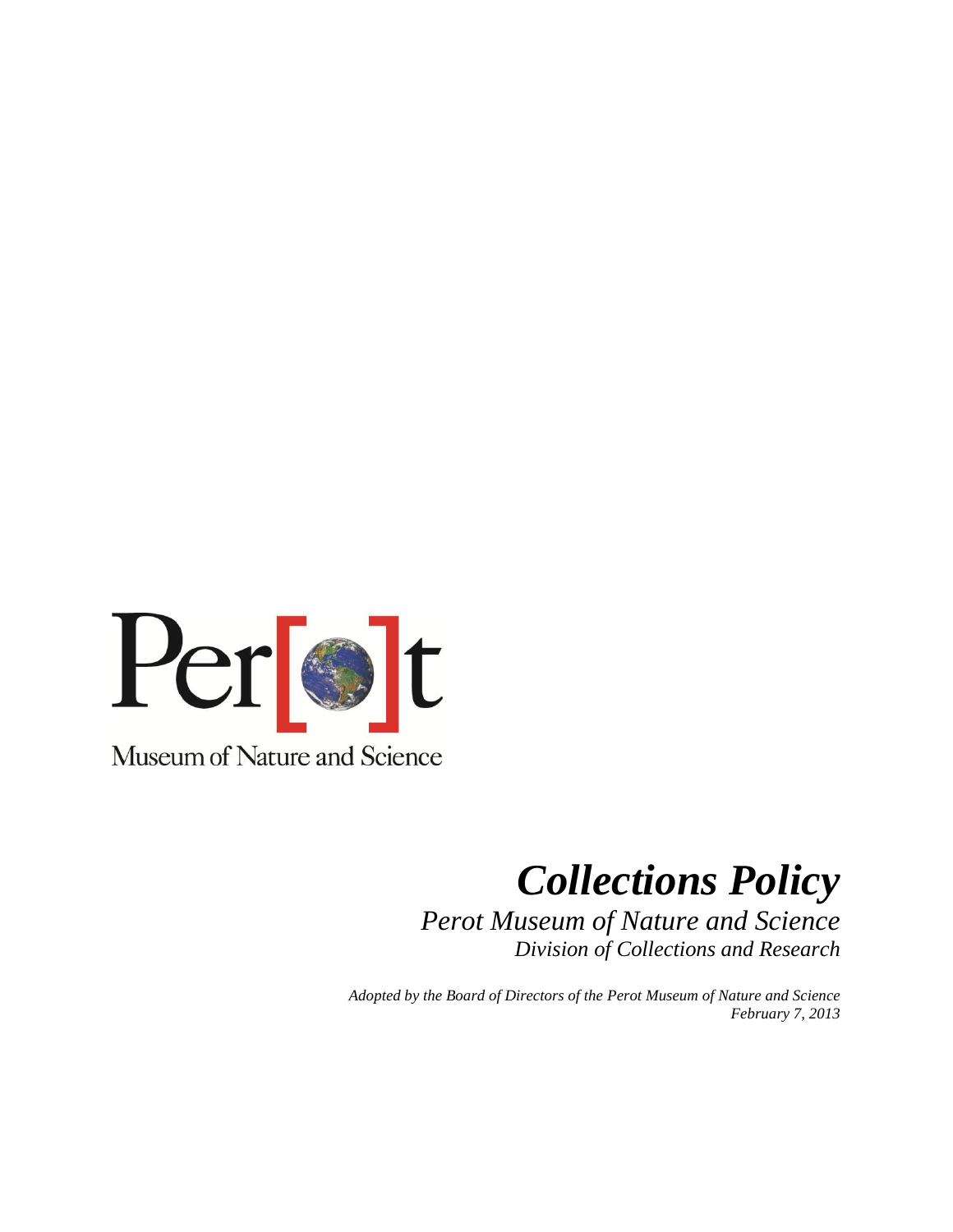#### **SECTION I: STATEMENT OF PURPOSE**

#### A. Purpose

1. Statement of Purpose:

The mission of the Perot Museum of Nature and Science is "Inspiring Minds through Nature and Science".

The Perot Museum of Nature and Science was established in October 2012 as a name change from the Museum of Nature and Science. The institution is the result of a merger between the Dallas Museum of Natural History (est. 1936) and The Science Place (est. 1946), and then further augmented in October by the inclusion of the Dallas Children's Museum (est. 1995). The Museum's holdings include over 200,000 items comprised of entomology, vertebrate and invertebrate paleontology, malacology, ichthyology, herpetology, ornithology, and mammalogy specimens. The collections cover approximately 1.7 billion years of Earth's history.

The Museum not only preserves specimens of animals, plants, fossils, minerals, and human artifacts, but also, through research and teaching, enriches the cultural life of this community and those who visit it. The Museum is committed to improving science literacy, science process skills, and awareness of natural processes by encouraging children to pursue careers as scientists, educators, researchers and engineers.

We live on a dynamic planet with shifting continents and changing panorama of life. The Perot Museum of Nature and Science strives to show how Texas, especially the North Central region, fits into these continental and global patterns of change and how research and collecting has enhanced our understanding of the larger world around us.

To carry out its mission, the Museum will perform the following functions:

- a. RESEARCH: Research will inform and energize the interpretive program of the Museum and will ensure the currency of the collections themselves. Research may involve collecting of specimens and/or information which will become part of the Museum's permanent collections, study of existing collections and studies which will further scientific knowledge in areas defined by the Museum's statement of mission.
- b. COLLECT: The Museum will acquire significant objects representative of the natural world. These objects will have intrinsic scientific and/or cultural value.
- c. PRESERVE: The museum will preserve the objects in its collections, keeping adequate records pertaining to their provenance, identification and location, and practicing current professionally accepted methods to assure their security and minimize damage and deterioration.
- d. TEACH: The Museum will disseminate significant and accurate information about the natural world. Objects from its collections will be important foci and vehicles for this teaching. Teaching will occur both in the Museum and in the field and will be directed toward a broad public audience of all ages with varied cultural and educational backgrounds.
- e. INTERPRET: The Museum will communicate to the scholarly community and to the general public the social and scientific significance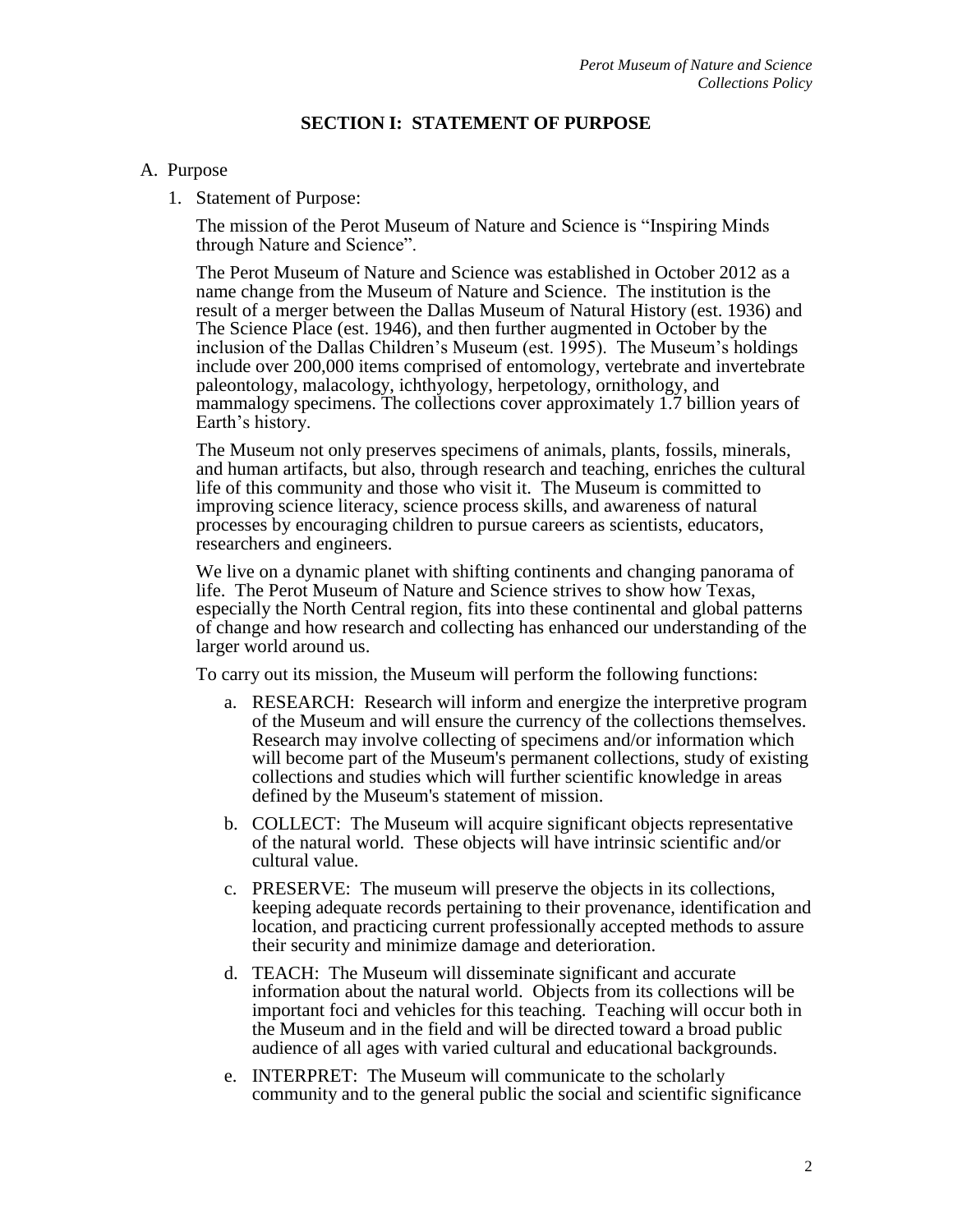of the objects it collects and of those it may choose to borrow. Interpretation may be accomplished through permanent or temporary exhibits, varied educational programs, or publication and public discussion of the results of scientific research.

#### 2. Guiding Principles

*"All museums accept certain responsibilities toward their collections. The first obligation is to collect, gathering objects of interest and importance within the scope of the institution. The collection is the foundation of the museum, and collecting is the activity around which all other functions revolve."*

#### *NPS Museum Handbook, Part 1(1990)*

To achieve the goals set forth in its statement of purpose, the Museum is committed to care for its collections in such a way as to meet the highest standards of the profession with respect to conservation, management and ethics, and in accordance with local, state, federal, and international law. Through its exhibits and public programs, the Museum will foster and support scientific research and the dissemination of results through scientific publications and meetings. An important function of the Museum is making the collections and the data related to them available to the public through publications, exhibits and educational programs, and to the international scientific community through publications, loans and hosting of visiting researchers. Finally, the Museum shall promote conservation and minimize the harm any Museum activities may have on human culture, plants, animals or other organisms, both past and present.

#### B. Scope of the Collections

Historically, ownership of the older collections belongs to the City of Dallas except for two collections, the Mudge Rare Bird Book library and the Boehm Porcelain Bird Collection. These two collections were specifically willed to the former Dallas Museum of Natural History Association, now known as the Perot Museum of Nature and Science.

As part of the privatization agreement between the City of Dallas and the former Dallas Museum of Natural History Association, effective October 1, 1993, the Museum of Nature and Science assumed curatorial responsibility for all the collections. All material collected or donated prior to October 1, 1993 remains the property of the City of Dallas and held-in-trust by the museum. All material collected, donated or purchased after October 1, 1993 is the property of the Perot Museum of Nature and Science.

The Museum collects in the areas of Paleontology, Mineralogy and Geology, Botany, Invertebrate Zoology (especially Entomology and Malacology), and Vertebrate Zoology (Ichthyology, Herpetology, Ornithology and Mammalogy), as well as related disciplines and Nature Art. The collections also grow through exchanges, donations and purchases.

#### C. Teaching Collections

The Educational Department maintains a separate teaching collection of objects that might not be accepted into the collection based on their quality or lack of data yet is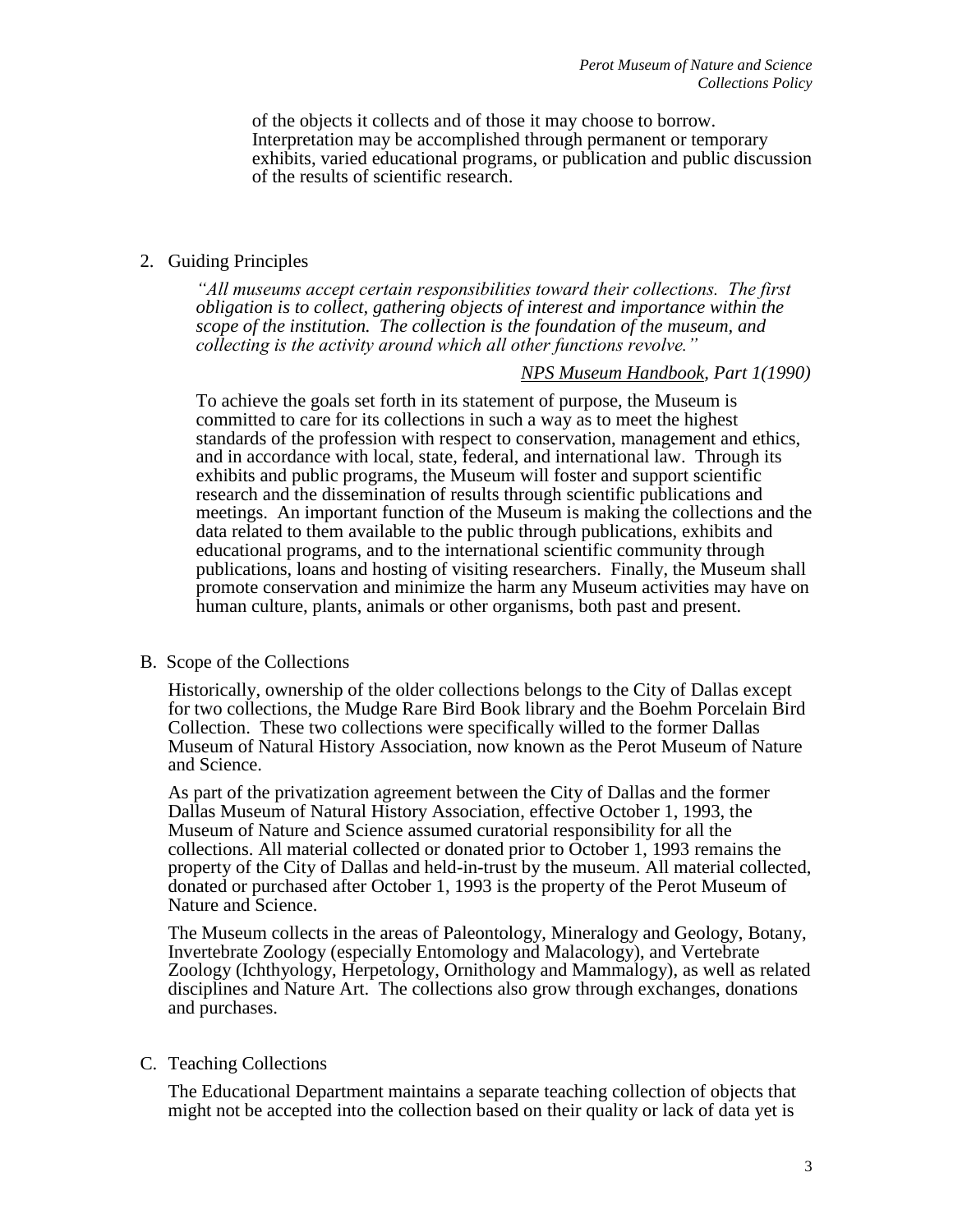considered to be of potential use for teaching or exhibits. While covered in general by the policies governing the research collections, the teaching collections are recognized as being inherently at higher risk than the research collections because of the uses made of them. The Museum does not apply the same standards of care and preservation to objects in the teaching collection as to its research collections, since the educational collection is specifically maintained for use in public programs.

#### D. Archives

The Museum maintains an archive of photographs, documents, letters, published matter, objects and other material relating to the history of the collections, to the Museum itself, or to the region's natural history and advancements in science and technology.

Also stored are records of enduring interest from the Museum's divisions including: Museum publications, invitations, posters, newspaper articles, exhibit planning records, educational material, field notes and so on.

These archives constitute an invaluable and crucial collection, and their conservation, development and growth are central to the research value of the collections themselves.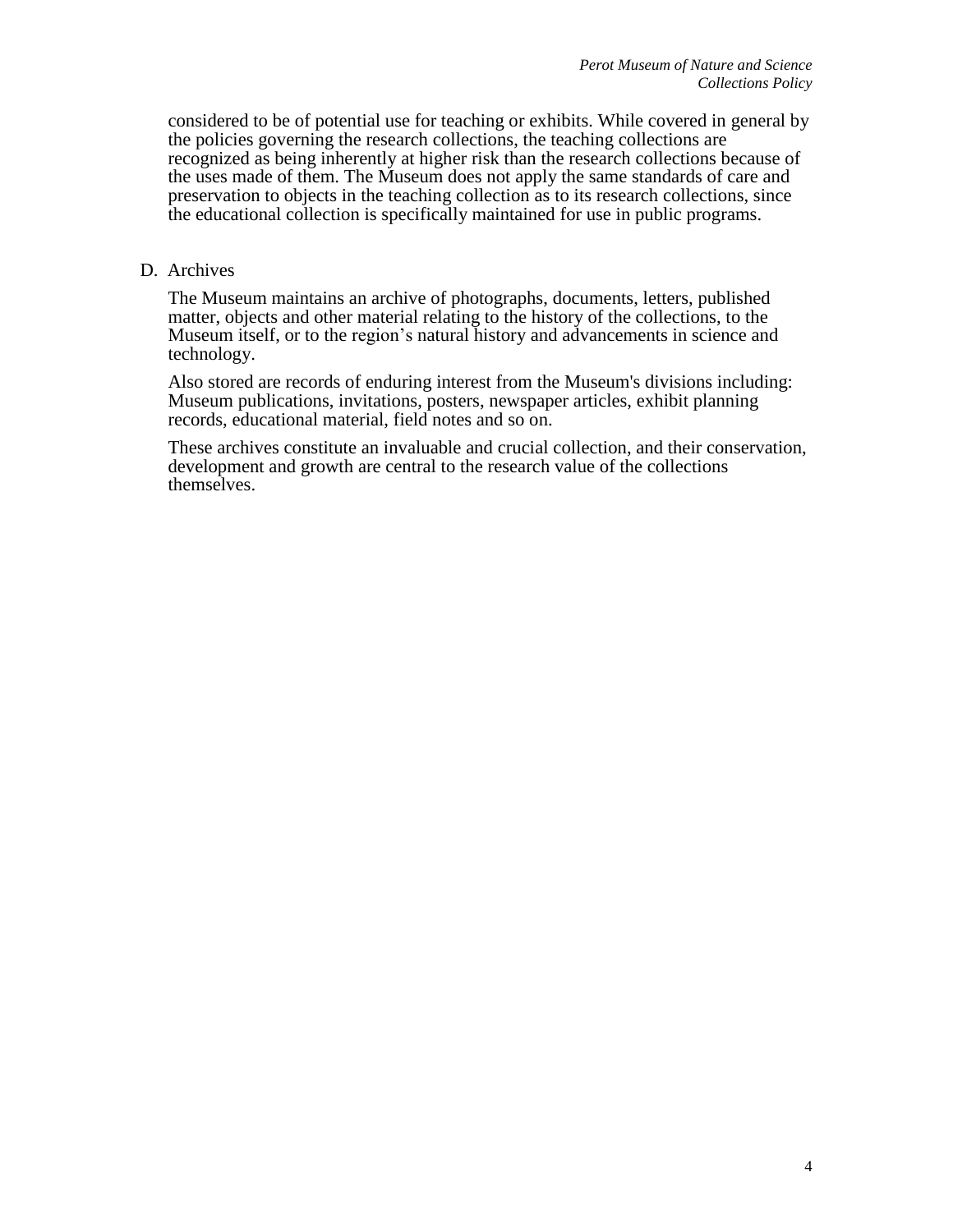# **SECTION II: CARE AND CONTROL OF THE COLLECTIONS**

#### A. Curatorial Responsibilities

- 1. CONSERVATION: The curator must care for objects placed under his/ her control, including basic housekeeping and identification of conservation needs. Each curator has ultimate responsibility for the stewardship of collections within his/her area of responsibility, and final authority regarding the use of collections under his or her stewardship. As the advocate for the collections, the curator must take every effort to discourage handling of collections that can unnecessarily hasten their degradation or deterioration. Specifically, the curator shall:
- 2. RESEARCH: Conduct research on and provide interpretation of the collection and associated materials. Curators are responsible for the accuracy of their research, analysis and interpretation, and for the content of written descriptions and documentation of collections under their jurisdiction.
- 3. USE: Encourage appropriate use of the collections by the scientific community and the public. Any use of collections must be authorized in advance by the appropriate curator or Chief Curator.
- 4. DEVELOP: Guide the development of the collection within the framework of the collections policy and mission.
- 5. MAINTAIN: Keep catalog information for all collections under the curator's control, and associated curatorial records in an adequate and accessible manner.
- 6. SUPERVISE: Coordinate the efforts of collections assistants, technicians, volunteers, adjunct curators and other individuals working in the department under the curator's control.

In the absence of a full-time curator within a given discipline, the Chief Curator or another curator designated in writing by the Chief Curator will be responsible for collections within that discipline.

- B. The Collection Manager's Responsibility
	- 1. GENERAL: The collection manager is responsible for ensuring the research and educational collections adhere to generally accepted museum standards and to this collection policy, and will act as the advocate of the collections to Chief Curator and/or Chief Executive Officer.
	- 2. ACCESS: The collections manager is responsible for responding to day-to-day requests for access or loans of specimens. Loans and access must be approved by the appropriate curator.
	- 3. RECORDKEEPING: Manage the accession/deaccession file and incoming/outgoing loan records.
	- 4. CONSERVATION: Provide proper physical storage for the collections, acting on conservation needs as identified by curators and in accordance with generally accepted museum standards. The collections manager is also responsible for the physical care of collections and for implementation and administration of the Museum's integrated pest management program.
	- 5. SUPERVISION: Supervise the development of collections policy statements by each department to make sure they are consistent with this Collections Policy.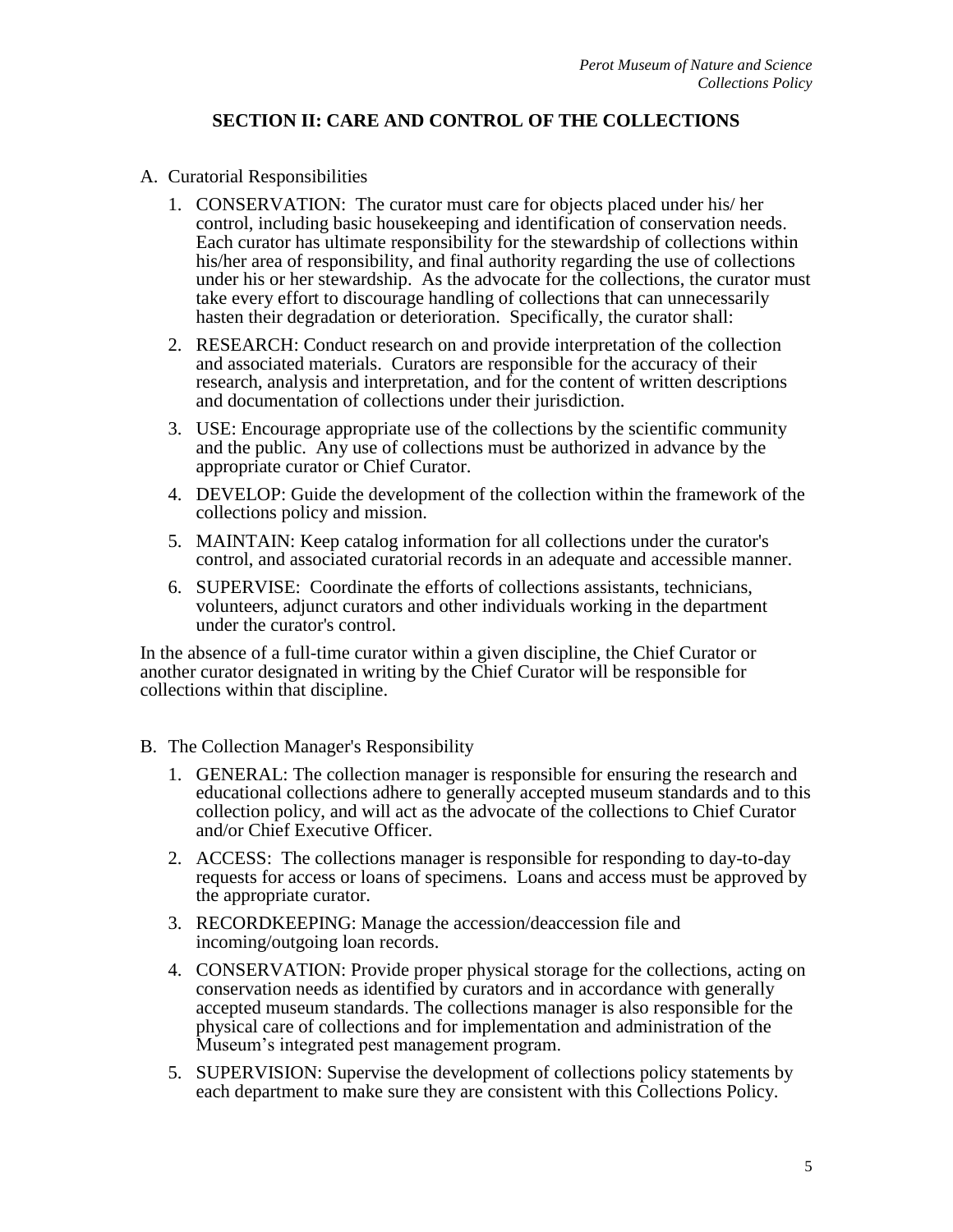- C. Responsibilities of the Museum Collections Committee
	- 1. GENERAL: The Museum Collections Committee shall consist of all full curators and the collections manager, plus *ex officio* the Chief Executive Officer and chair of the Board Collections and Research Committee (see below). It will meet regularly to coordinate activities of the various curatorial departments, and to set curatorial policy and directions for growth. Remaining curatorial staff will sit as non-voting members of the committee.
	- 2. COORDINATE: The Committee will insure that curatorial departments are aware of one another's activities and that, to whatever degree practical, they accomplish common goals and address common needs. These projects include, but are not limited to, the development of the museum's permanent and educational collections, expansion of museum scientific programs, submission of grant proposals affecting more than one department, and forms of record keeping, access or organization of collections or collections information.
	- 3. ADVISE: The Collections Committee will also advise the Chief Executive Officer regarding issues relating to the museum's collections, the growth of collections, and conservation or collections needs.
	- 4. IMPLEMENT: To the extent policies are adopted by the Board, implement such policies.
- D. Responsibilities of the Collections and Research Committee of the Board of Directors
	- 1. REVIEW: The Committee reviews Collections Policy changes proposed by the Collections staff and makes policy recommendations to the full Board with their counsel, especially in issues requiring the approval of the Board of Trustees.
	- 2. ADVOCATE: The Committee acts as an advocate for the development, conservation and care of the collections to the full Board of Trustees.
- E. General authority and organization.



For normal day-to-day affairs the Chief Curator reports to the Chief Executive Officer. For policy matters and guidance the Chief Curator also reports to the Collections and Research Committee of the Board of Directors. The first three levels of the organization chart shown above plus the Chief Executive Officer and chair of the Board Collections and Research Committee constitutes the Museum Collections Committee.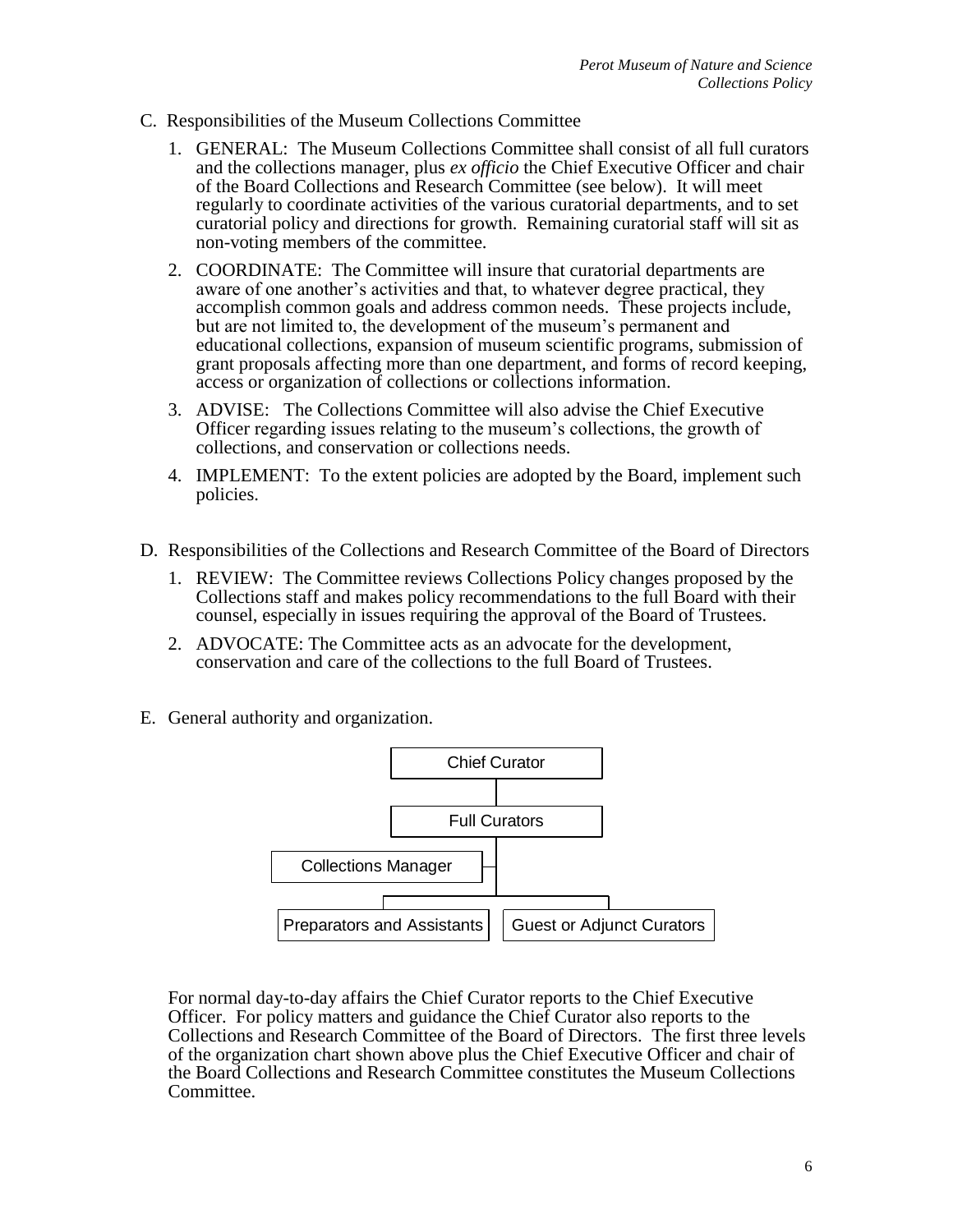# F. Appropriate Use of Collections

Guidelines for the appropriate use of specimens will be developed as necessary by the curators within a given department, reviewed and recommended for approval by the senior curatorial staff, and approved by the Collections and Research Committee of the Board of Trustees.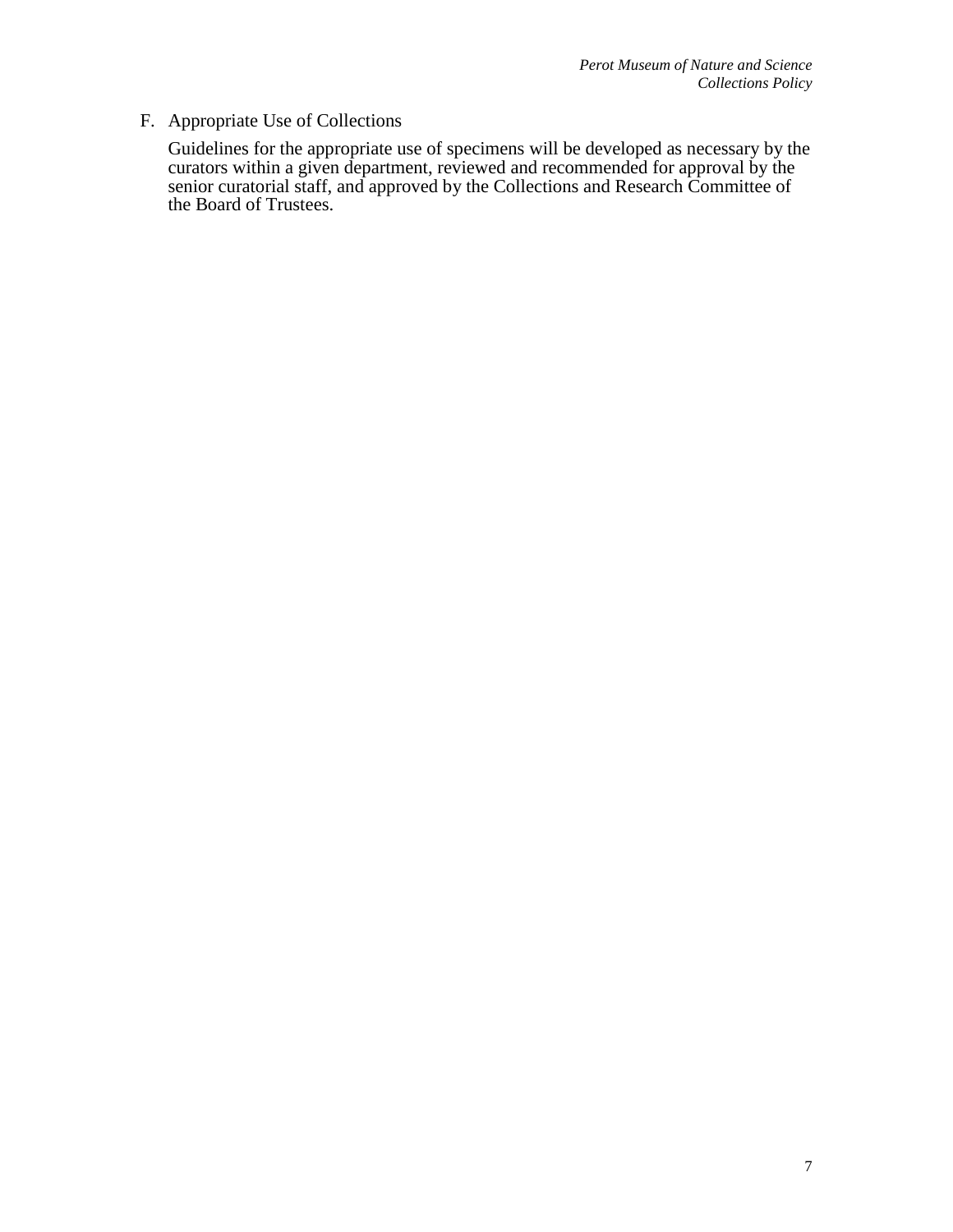# **SECTION III: ACQUISITIONS**

#### A. Criteria

The Museum will add to its collections only material consistent with the mission statement of the Museum given in Section I of the Collections Policy. The Museum will not acquire for its collections:

- 1. Objects that do not fit existing collections subject areas, unless they represent an exceptional opportunity to advance the purposes of the Museum as described in its Mission statement. The decision to accept such material must be approved in writing by the Chief Curator.
- 2. Objects for which it is impossible to provide storage and preservation consistent with the collections management and conservation standards of the museum profession.
- 3. Objects without adequate provenance data, as determined by the appropriate curator, unless the object is of exceptional value in other respects.
- 4. Objects of inferior quality (tourist items, fakes, poorly made objects) unless their very defects are of intrinsic interest.
- 5. Objects already adequately represented in the collections, as determined by the appropriate curator.
- 6. Objects that have been acquired in an unethical or illegal manner or are of doubtful origin. The Museum will not acquire objects whose method of acquisition violates the United Nations Educational, Scientific, and Cultural Organization (UNESCO), the Convention on International Trade in Endangered Species of Wild Fauna and Flora (CITES), the Endangered Species Act, NAGPRA, state and federal wildlife laws, or any other pertinent state, national or international laws.
- 7. Objects for which the source of accession cannot pass good title.
- 8. Objects for which there is not a good-faith intention on the part of the Museum to retain the object in the collections for the foreseeable future, unless it is accepted as a commodity to further the Museum's stated goals.

#### B. Authority

- 1. Acquisitions through donation must be approved by the curator in charge of the collection into which the acquisition will be cataloged. Acquisitions from research programs are based on the intellectual pursuits of the curatorial staff.
- 2. Acquisitions that fall outside the scope of the collections must be approved by the Chief Curator, and acceptance of collections requiring a large commitment of Museum resources in terms of space or money, or are the result of a restricted bequest or donation, must also have prior written approval from the Chief Executive Officer, and formal approval from the Board. The Chief Executive Officer must also approve any acquisition if its value is over \$5,000.00, and this action must be ratified by the Collections and Research Committee of the Board.

#### C. Accession System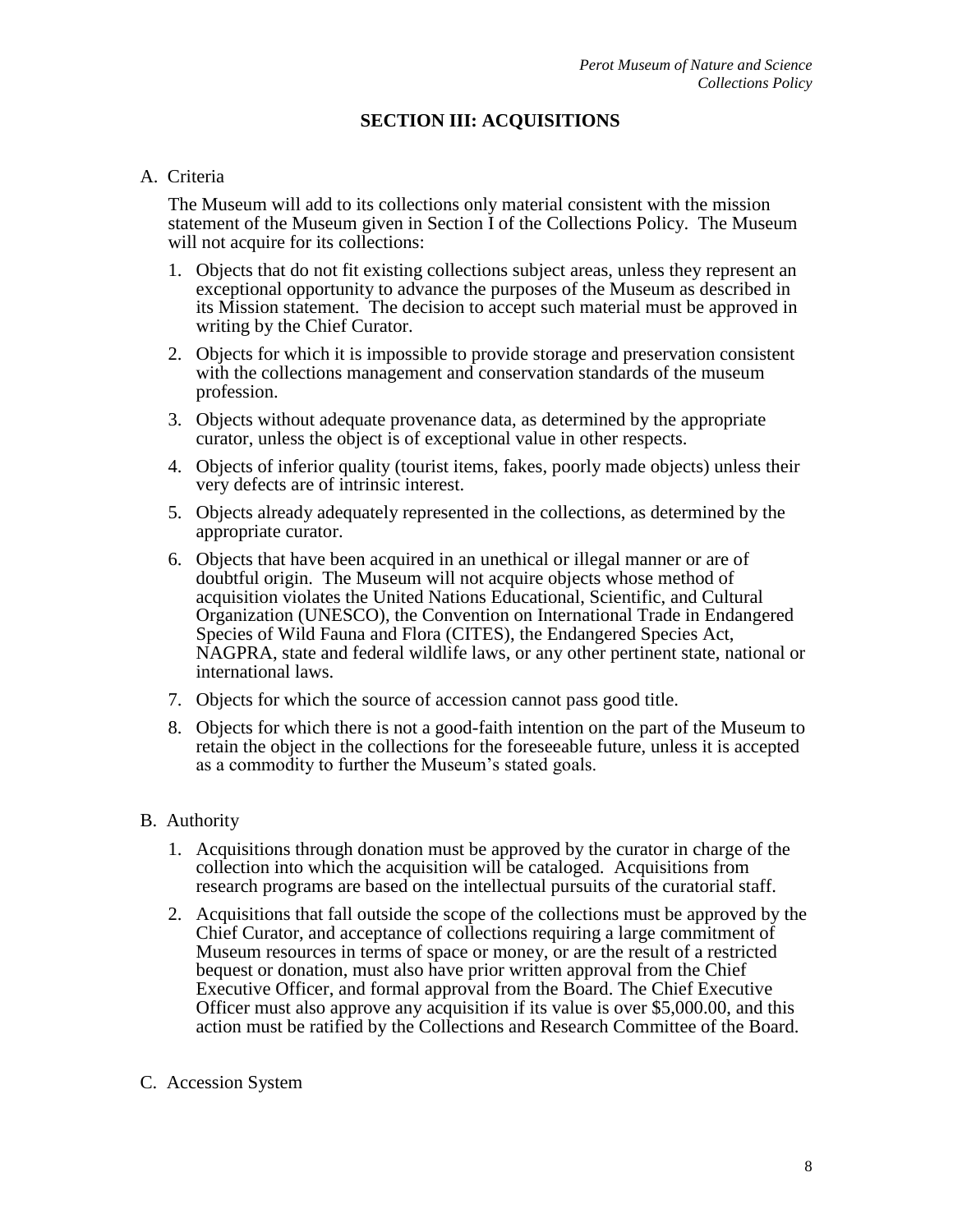- 1. All collections will be accessioned using the year and a sequential number (e.g., 2007-05 for the fifth accessioned collection of 2007).
- 2. All collections are to be accessioned by the collections manager on the advice and at the request of an appropriate curator and in keeping with the established collections policy statement of that department or range. Collections or specimens generated by the curatorial staff or as part of Museum activities will be treated in this regard as any other material obtained by purchase or deed of gift. Individual curators may not accession collections, nor will the collections manager approve an accession except at the direction of an appropriate curator.
- 3. All donation transactions during a calendar year must be completed by December  $31<sup>st</sup>$ , including the following:
	- a. Deed of Gift form signed by the appropriate curator
	- b. The Museum must have possession of the donated material.

The Museum will not post-date donations for the purpose of a tax-deductible donation on the part of the donor.

- 4. Documents relating to the acquisition or accession of a collection will be maintained in a central accessions file, with duplicates housed in individual ranges or laboratories as necessary for the maintenance of collections or for research purposes.
	- a. DATA/INFORMATION: Summary catalog information will be forwarded to the collections manager for inclusion in the central accessions file and accessions database. At a minimum, this data will include catalog numbers assigned, number of total specimens, and gross descriptions of catalog lots. More detailed catalog data (and, where appropriate, item data) will be stored in appropriate ranges or departments, or in database files compatible with the main accessions database. Collections identified as being of special value or sensitivity may have more detailed separately maintained catalogues and only item listings in the central accessions file. Catalogue records may vary somewhat from one department or collection to another in keeping with accepted standards within that discipline.
	- b. FORMS: Forms for the main accessions file and associated legal records will be printed on acid-free paper in keeping with standard accession and registration guidelines.
	- c. NUMBERING: The recommended form for catalog numbers follows the accession format outlined above (see box below). Catalog numbers are assigned sequentially within accession numbers, with individual item numbers sequential within catalog numbers. This system can be extended to whatever level of detail is deemed appropriate by the curator for a given collection or research problem. This makes it possible for diverse data to be collected and stored at a variety of levels of specificity within a common, easily understood system.

| <b>DMNH 2007:</b>        | Year of accession                                                          |
|--------------------------|----------------------------------------------------------------------------|
| <b>DMNH 2007-05:</b>     | 5 <sup>th</sup> accession of 2007 (Complete Accession Number)              |
| <b>DMNH 2007-05-4:</b>   | $4th$ object of the $5th$ accession of 2007 (Complete Catalog Number)      |
| <b>DMNH 2007-05-4-a:</b> | Component part (a) of the 4 <sup>th</sup> object (Complete Catalog Number) |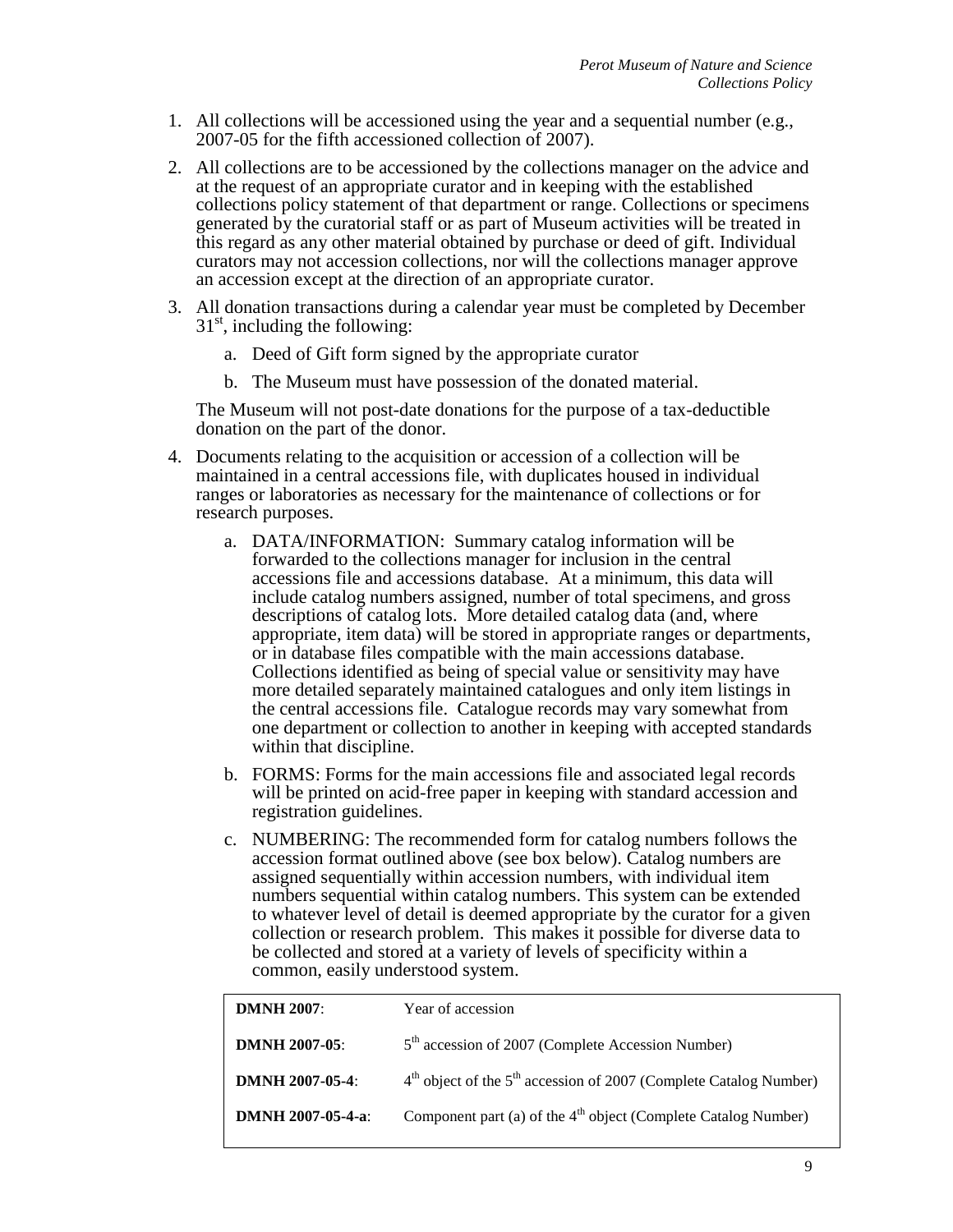- d. EDUCATION: All education collections will be catalogued as accession number 1 for that year (e.g., 2007-1) to simplify identification, and to reduce the proliferation of numbers associated with expendable or consumable materials.
- e. REPORTS: At the conclusion of each calendar year the collections manager will submit a written report detailing all collections accessioned over the course of the previous year. Curators will separately submit summaries of the collections accessioned as part of their departments or ranges for which they are responsible to permitting agencies. A reconciled report based on these two sources of information will be submitted to the Chief Executive Officer prior to the end of each fiscal year, covering the previous calendar year, and will be included in the Chief Executive Officer's annual report to the museum's Board of Directors.
- 4. Every ten years (or less) curators will inventory their collections to identify lost, missing, or damaged collections. They will also assess the overall condition of collections and make appropriate recommendations to the Chief Curator for their care and conservation. As part of these inventories the location of all catalogued material will be recorded, and these data updated as necessary. Materials which cannot be located by the curatorial staff and collections manager will be reported to the Chief Executive Officer if the value of the missing items is greater than \$5,000. He or she shall also inform the Collections and Research Committee of the Board. The status of missing collections and the date when their disappearance was noted will be appended to the central accessions file. Curators are encouraged to undertake inventories at more frequent intervals as deemed appropriate given their separate needs and different frequencies of use for individual collections.
- 5. All documents relating to a given accession will be labeled with the appropriate accession number. More detailed records dealing with subsets of collections will be referenced by more detailed catalogue or item numbers as deemed appropriate by the curator in charge of the collection. In addition, photographs or other auxiliary records will be identified by accession, catalogue or item number as appropriate. Since the numbering sequence is hierarchical, this means that all records will be organized by accession number, with subdivisions by lot or even item as appropriate in the judgment of the appropriate curator. Records will be kept in the Collections database.
	- a. DUPLICATE RECORDS: In order to assure the safety of Museum collections documentation, adequate duplicate or backup copies of critical information will be compiled on a regular basis and duplicates stored offsite.
		- i. All electronic documents or records will be maintained within the Museum, with duplicate sets housed off-site. These duplicates will be updated regularly.
		- ii. Duplicates of critical paper records will also be made and stored offsite. Gradual duplication of existing records onto more permanent media (non-acid paper, etc.) will be the responsibility of the Collection Manager, and s/he will be responsible for performing or coordinating the duplication of information.
- 6. Undocumented objects found in the collections are those that do not have an accession number, record of the object being accessioned, or information as to why they are in the Museum. Ownership of undocumented objects cannot be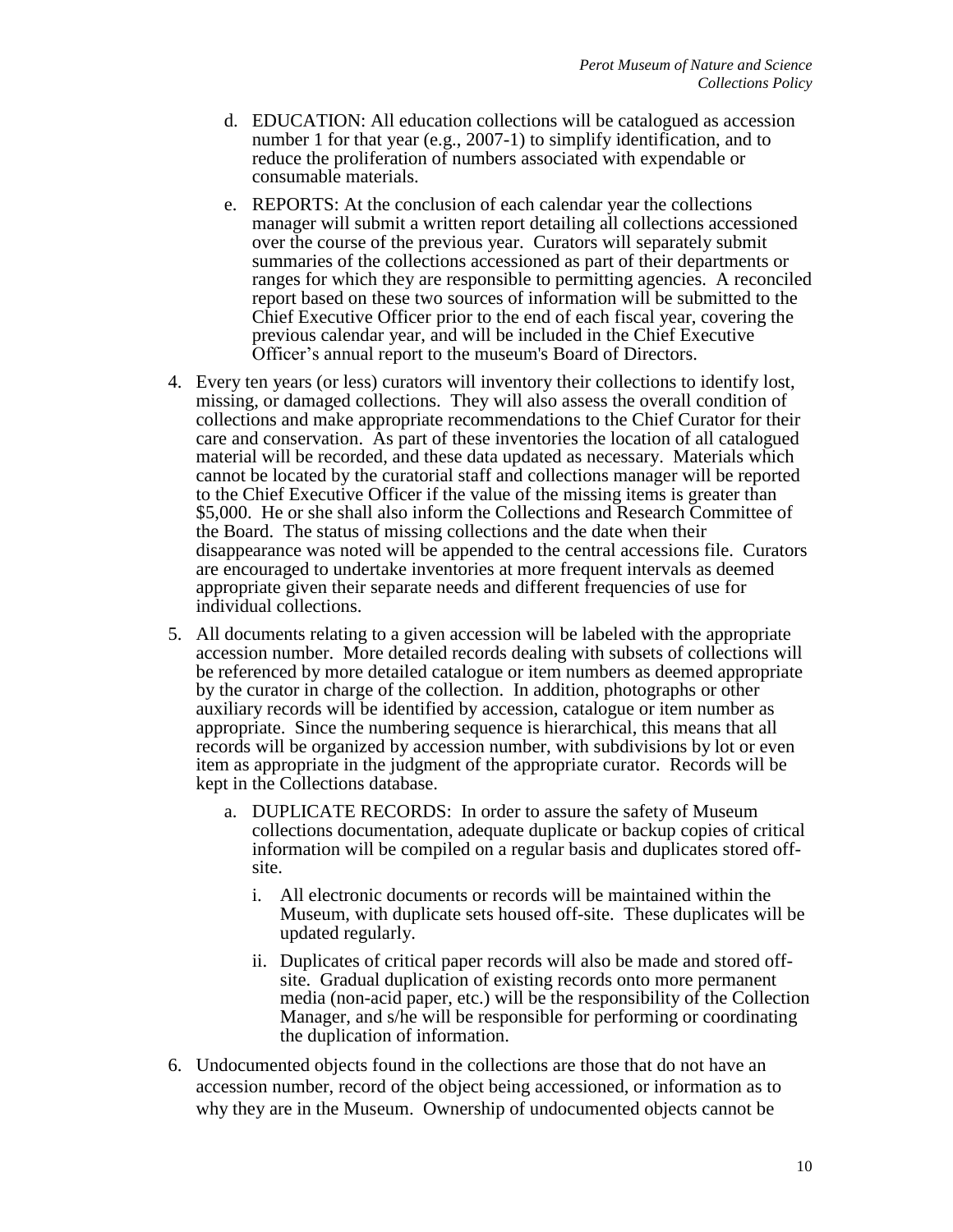assumed and they cannot be disposed of or accessioned. These objects are abandoned property and the Texas Property Law (Title 6A, Chapter 80) for museum abandoned property and old loans must be followed in order to gain clear title. Once clear title is established, the objects undergo acquisition review.

- D. Methods of Acquisition
	- 1. Donations:
		- a. AUTHORITY: Donations may be accepted only by the curator in charge of the collection into which an object is cataloged or by the Chief Curator in the absence of the appropriate curator. A curator may authorize a staff person to accept a donation on his/her behalf.
		- b. RESTRICTED DONATIONS: Donations are not normally accepted if they are encumbered by restrictions by the donor. In extraordinary situations, where the donation represents such a large benefit to the Museum that this outweighs the strong presumption against restricted donation, restricted donations may be accepted with the prior approval of the Chief Executive Officer and the Board. Donations are not accepted with the commitment, stated or implied, that the object or objects donated will remain permanently on display.
		- c. APPRAISALS: The Museum will not make, arrange for, or pay for appraisals of donated items for the donor. This must be made clear at the time of the donation. The appropriate curator may suggest without preference possible appraisers for the donor to contact, but must list more than two. If three names are not known to the curator, then no references will be given. Appraisals commissioned for Museum use will not be made available to the donor.
		- d. VALUE: The Chief Executive Officer must approve any acquisition if its value is greater than \$5,000.00, and this action must be ratified by the Collections and Research Committee of the Board.
	- 2. Bequest: The Museum is not obligated to accept bequests into the collections and will do so only when the bequeathed specimen or specimens fit the needs of the collections and meet the other criteria of the Collections Policy..
	- 3. Exchanges: Collection specimens may be traded to other educational or research non-profit organizations in return for specimens of similar monetary or intrinsic value. Exchanges of specimens valued over \$5,000.00 must be approved by the Chief Executive Officer and ratified by the Collections and Research Committee of the Board. Exchanges of City-owned material will be done in accordance with applicable City regulations.
	- 4. Purchases: Curators may purchase specimens for their collection out of funds budgeted for that purpose. Purchases over \$1,000.00 must be approved by the Chief Curator.
	- 5. Collecting: All specimens obtained by Museum staff through collecting in the field shall be accompanied by copies of all appropriate permits, letters of consent from property owners, or whatever documentation is appropriate to establish that the material was collected in accordance with local, state, federal and international law.
- E. Objects Left in Custody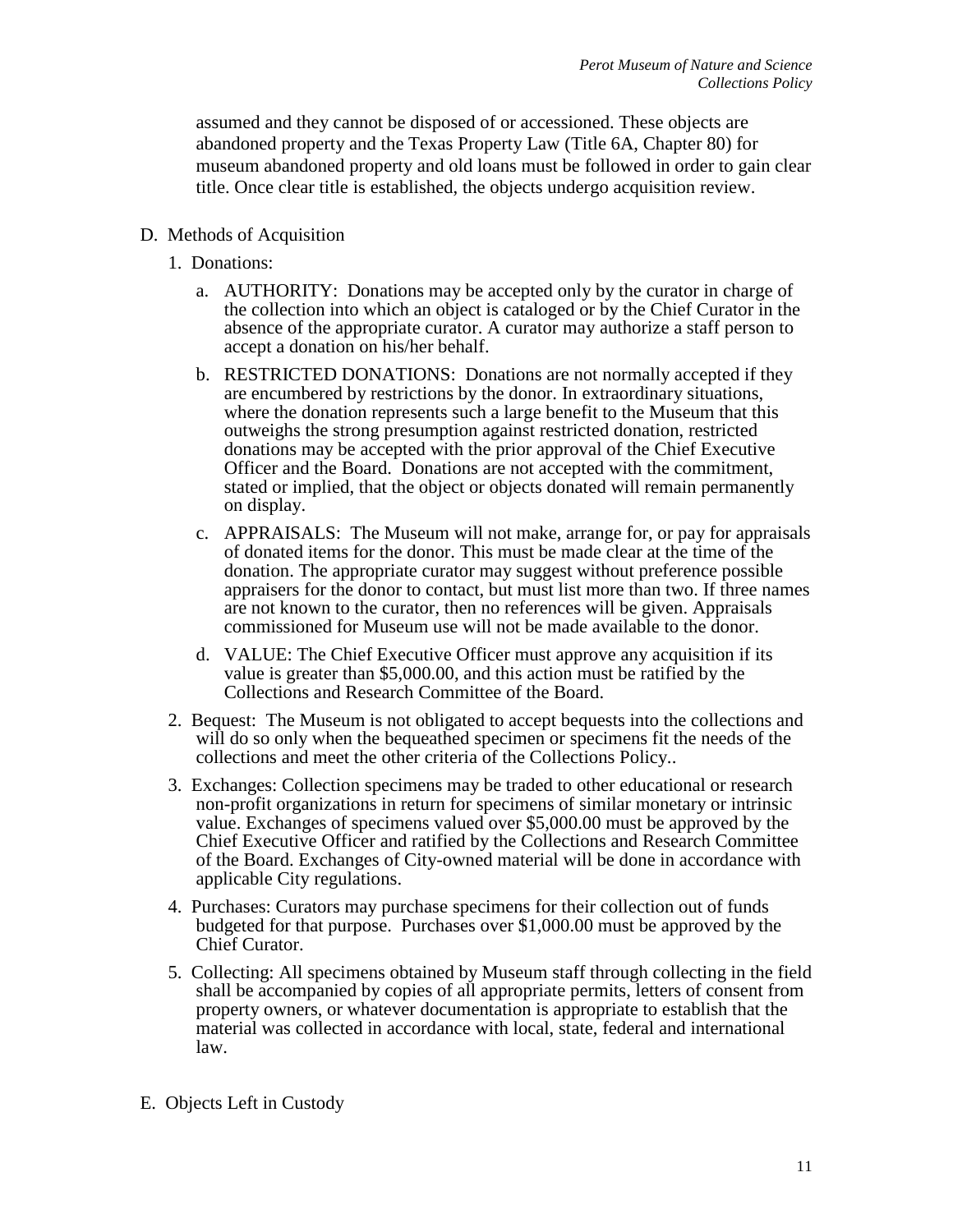- 1. All objects left in the custody of the Museum pending transfer of title will be accompanied at all times by documentation sufficient to establish their source and the status of the pending transaction.
- 2. A record shall be kept in a central file of all objects in the custody of the Museum pending transfer of title, and of the location of these objects.
- 3. When the transfer of title takes longer than 90 days, the object will be considered as an incoming loan for the purpose of examination.
- 4. All Undocumented or Found-in-Collections specimens are considered accessioned property of the Museum of Nature and Science or City of Dallas Held-in-Trust collections until proven otherwise.

## F. Records

- 1. It is the responsibility of the collection manager to accession incoming collections material, and to establish an accession folder which includes the deed of gift, sales contract, accession-specific correspondence, permits, or any other documents confirming the legality of the transaction and the validity of the title. All accession records will be kept in a central file.
- 2. It is the responsibility of the curatorial departments to process, catalog and store newly acquired objects in a timely fashion, and to establish files of auxiliary collections documentation such as field notes, catalogs or other correspondence.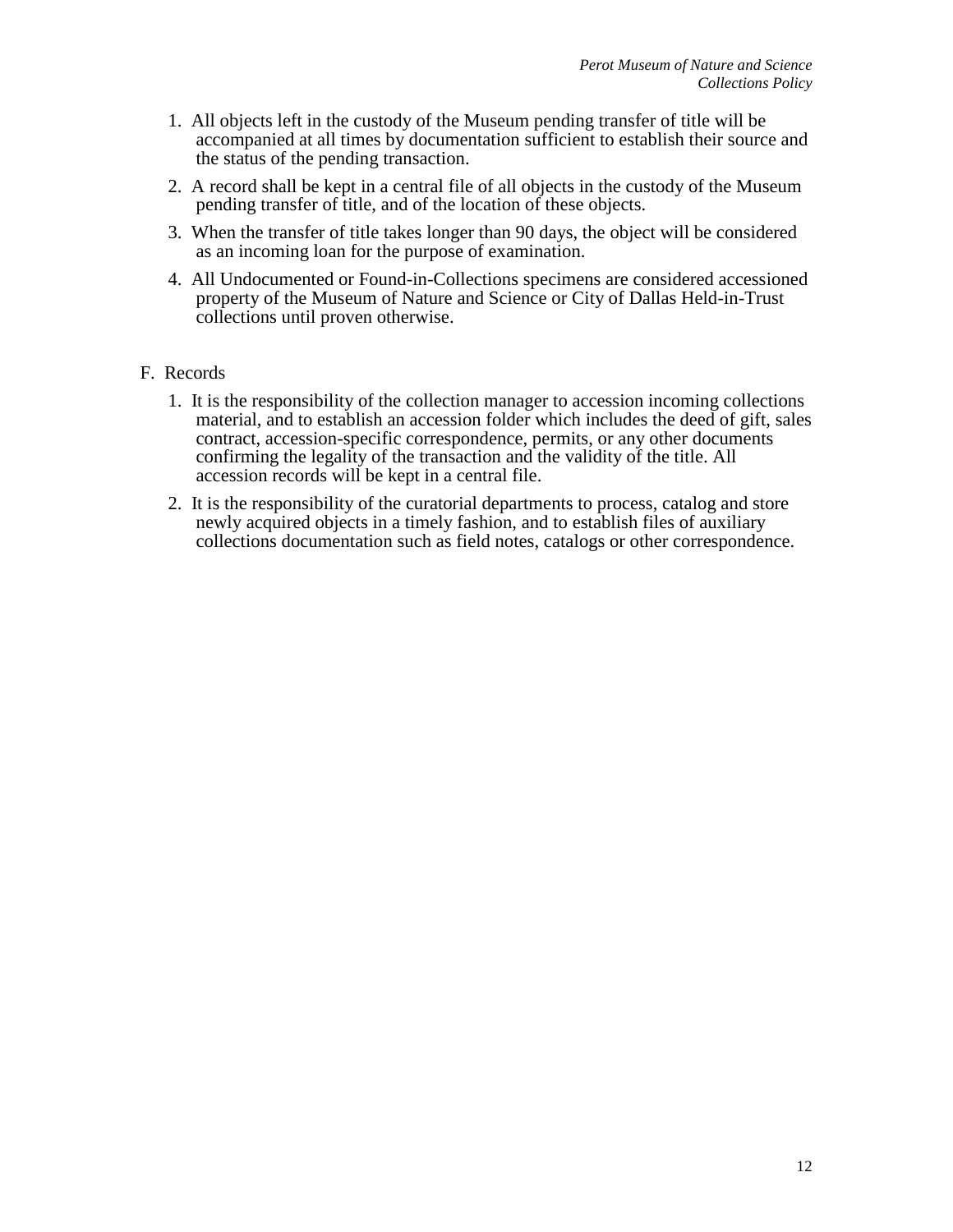# **SECTION IV: DEACCESSIONING**

#### A. Introduction

- 1. Deaccessioning is the formal process used to legally and permanently remove an object from the collections.
- 2. Disposition is the manner in which the Museum transfers the object to a new owner or destroys it.
- 3. When undertaking the deaccession and disposition of specimens, the Museum proceeds with the knowledge that it holds its collections as a public trust. In order to fulfill this trust most effectively, the Museum must balance considerations of continued public or scientific access to a specimen with the obligation of maximizing the benefit of any transaction to the Museum's own collections.
- 4. Deaccessioning/disposition will proceed under the conventions and practices of the collection object's discipline.
- 5. The Museum's identifying numbers will be removed from deaccessioned objects before disposition except in cases where it is necessary and appropriate for the numbers to remain.
- 6. Any monetary gain obtained through deaccessioning must be applied towards the acquisition of new specimens.

#### B. Criteria

The Museum may consider deaccessioning objects from the collection that meet any of the following conditions:

- 1. The object is not relevant to the purpose and scope of the collections as defined in Section I of the Collections Policy.
- 2. The Museum is not able to provide adequate care for the object.
- 3. The object has deteriorated past the point of usefulness.
- 4. The type of object is sufficiently represented in the collections, or has been replaced with superior examples, in the judgment of the curator in charge of the collection.
- 5. The object is inferior or has substandard documentation.
- 6. The object is not Held-In-Trust. (Held-In-Trust means that the stewardship of a collection, but not the ownership, is officially transferred to a curatorial facility.)
- C. Authority and Responsibility
	- 1. The curator responsible for the department into which the object is cataloged may propose the object for deaccessioning.
	- 2. The curator is responsible for forwarding a written deaccessioning proposal, including copies of all known documentation on the object and the proposed method of disposition to the collection manager.
	- 3. The collection manager is responsible for checking the records to locate any known restrictions on the donation, and for investigating any other legal issues affecting deaccession or disposition.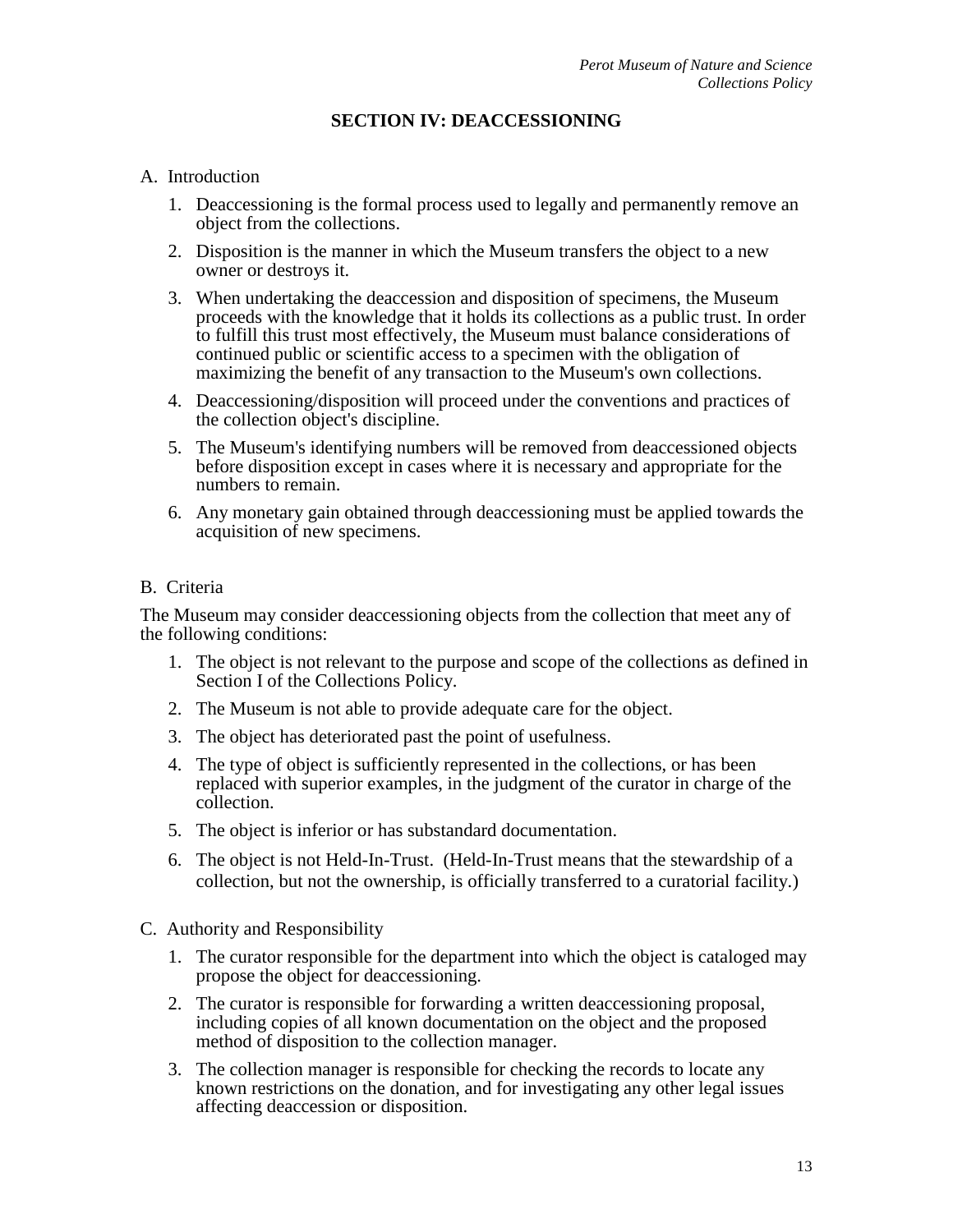- 4. A list of proposed deaccessions must be circulated to the curators. This will determine whether the staff has comments on potential use within the Museum of the object which might affect the deaccession decision.
- 5. The deaccession proposal must be discussed by the senior curatorial staff (i.e., full curators) and forwarded to the Chief Executive Officer for approval.
- 6. The Board of Trustees shall be notified in a timely manner of objects or collections which have been recommended for deaccessioning. The Board will approve or disapprove all deaccessions.
- 7. The deaccessioning of city property will be conducted in accordance with all applicable city regulations.
- D. Methods of Disposition
	- 1. Acceptable methods of disposition for objects are:
		- a. SALE: at public auction or in the public marketplace. Archeological materials may be sold only in accordance with current guidelines and conventions established by the Society for American Archeology (SAA) and other applicable international conventions. All sales will be conducted in accordance with applicable laws.
		- b. DONATION: to another educational or research non-profit institution.
		- c. TRANSFER: to another division within the Museum for use in exhibits or education.
		- d. DESTRUCTION: If an object has deteriorated to the point that it is of no further use to anyone, or if it constitutes any uncontainable hazard, then it may be destroyed. This destruction must comply with any relevant local, state, or federal regulations concerning disposal of such material and must be conducted in such a way as to pose no public hazard, in the best judgment of the Museum. The destruction must be witnessed and attested to in writing by a curator and/or the collection manager.
	- 2. Objects with significant value for research should be offered in sale, exchange, or as a donation to other educational or research non-profits, with preference to those in this geographical region or to those in a geographical region for which the object has special significance.
	- 3. All methods of disposition must be in compliance with all relevant local, state, federal and international laws.
	- 4. All specimens must be accompanied with a full disclosure of any known hazard they may present to a future owner.
	- 5. Objects from the Museum's collections may never be transferred to a Museum employee, member of the Board of Trustees, officer, or immediate relative of any of these. Museum volunteers or business associates should not receive an advantage that is not available to the general public, in the acquisition of an object.
	- 6. Return to the original donor.
- E. Sales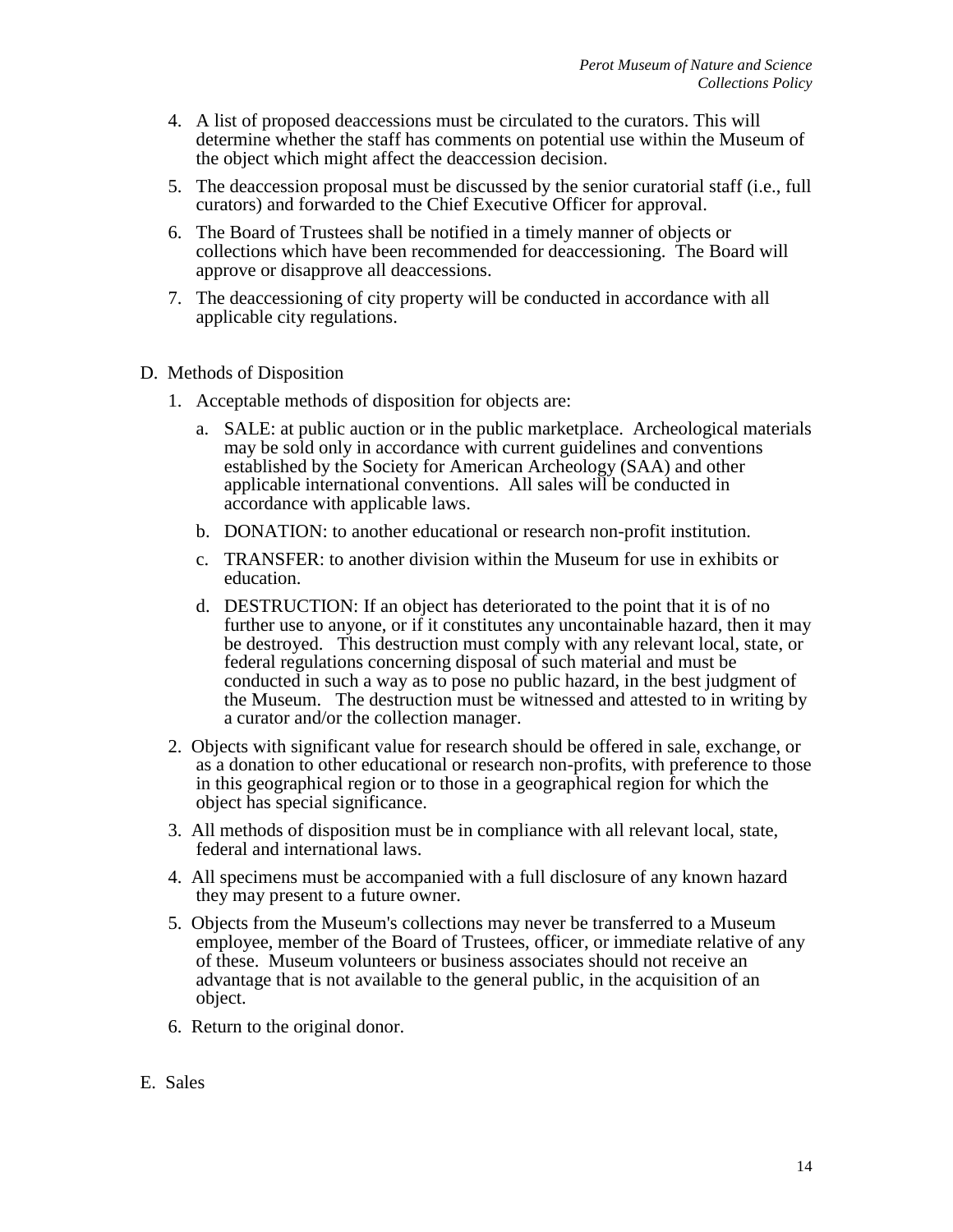- 1. If it is the opinion of the curatorial staff that an object should remain in the public domain, then objects may be offered for sale and suitably publicized so that the Museum obtains the best selling price given the pool of appropriate buyers.
- 2. Whenever possible, objects that are sold should be offered at public auction at a reserve price. If the reserve price is not met, then the object may be sold privately for at least the reserve price. This dollar value will be determined by the Executive Director in consultation with the appropriate curator or Chief Curator.
- 3. If the value of the object is too significant to warrant its being sold at auction, then the object may be offered for public sale by the Museum.
- 4. Any monetary gain obtained through deaccessioning must be applied towards the acquisition of new specimens.

## F. Exchanges

- 1. Exchanges can be made with non-profits or certain reputable for-profit institutions.
- 2. The Museum will not engage in exchanges with individuals.
- 3. Exchanges should be for objects of equivalent monetary or intrinsic value. In the case of objects of significant monetary worth, this must be documented by formal appraisals.

## G. Donations

Collections objects will be donated only to non-profit educational or research institutions, never to individuals or for-profit entities.

## H. Records Keeping

A complete and permanent record of each deaccession, including documentation of the deaccession and disposition process, will be kept in a central records file by the collection manager.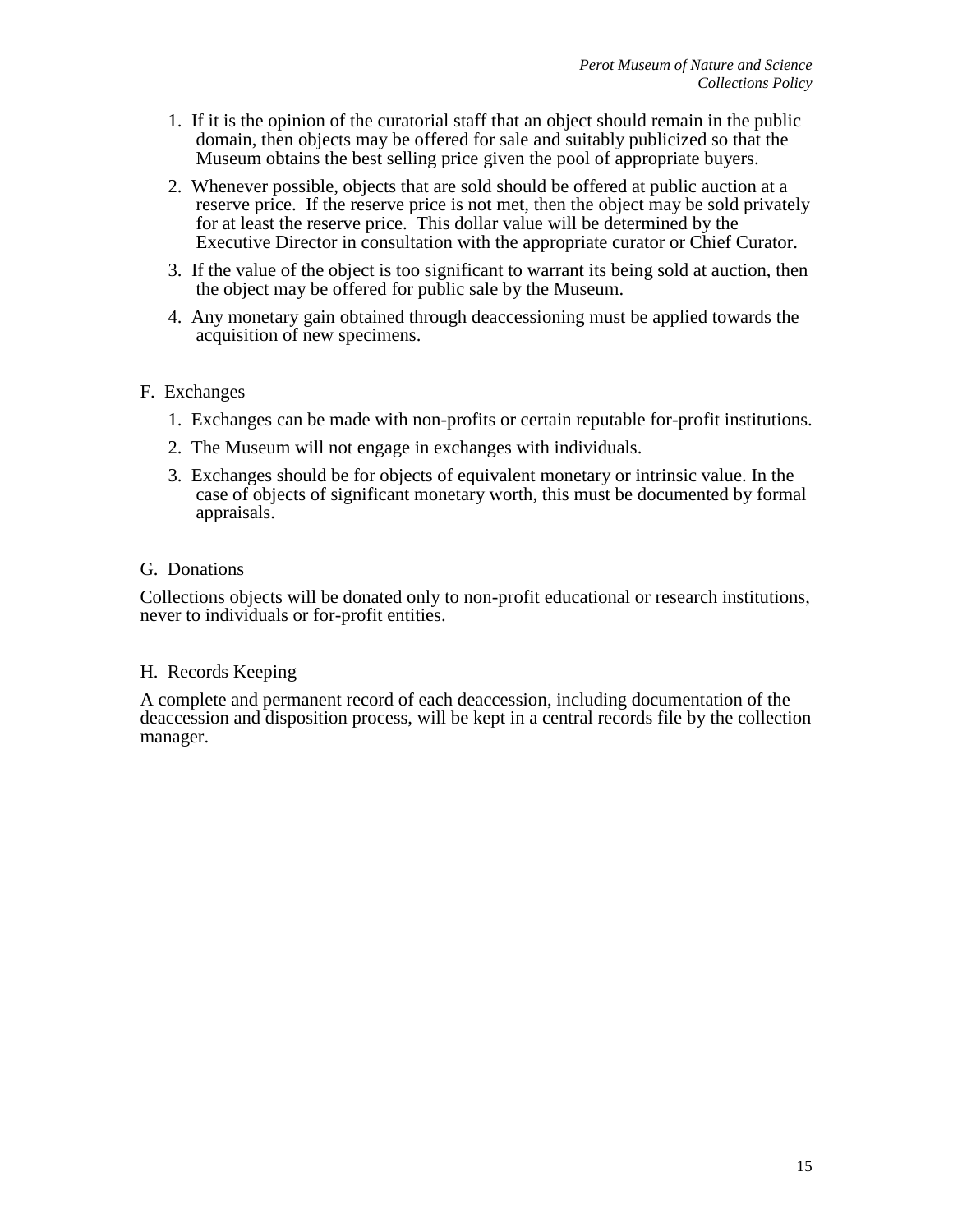# **SECTION V: LOANS**

#### A. Internal Loans

Objects considered for loan are the property of the Museum or held-in-trust and accessioned into the Museum's record. Unaccessioned or uncataloged Museum collections and type specimens and comparable objects will not be loaned. Each department may further restrict the kinds of objects or materials eligible for loans based on nature, rarity, monetary value, research priority, and/or management considerations of the objects.

All loans of material, external requests for access, or internal use of collections by other departments will be recorded by accession, catalogue or item number. These data will be used both to maintain records of a specimen's current location and to monitor the frequency of use for various collections. Loans will be handled by the collections manager following approval by the curator involved. Internal loans follow the same basic guidelines as external loans.

#### B. Outgoing Loans

1. Eligible Borrowers

The Museum does not lend to institutions which cannot provide an adequate level of care for the objects or that have a record of mistreating loans from the Museum in the past.

- a. NON-PROFITS: The Museum may lend collections objects to non-profit institutions for the purposes of exhibit, education, or research. Specimens may be lent to students through their tenured major professors.
- b. COMMERCIAL: The Museum occasionally may lend collections or objects to individuals or for-profit organizations for commercial use. Supervising curators will decide on the appropriateness of such loans on a case-by-case basis. In all cases the commercial entity and its intended use of the objects or specimens must be in strict conformance with the Museum's stated mission. The loan agreement will explicitly state the intended use of specimens and how such use relates to the Museum mission. The Museum must receive printed credit for all photographs or drawings used.
- c. THIRD-PARTY LOANS: The Museum will not engage in third-party loans without expressed, written consent from the original loaning party.
- 2. Fees
	- a. RESEARCH LOANS: The Museum will not charge a fee to cover the cost of processing research loan requests. The decision on whether to ask the borrowing institution to cover other expenses associated with research loans will be made on a departmental basis based on the conventions in that field of study.
	- b. EXHIBIT LOANS: The Museum normally will ask the borrower to cover all expenses associated with the loan (packing and shipping, show proof of insurance, conservation, etc.) but will not normally charge a fee for the processing of the loan request.
	- c. COMMERCIAL LOANS: User fees will be established by Chief Curator in consultation with the Chief Executive Officer. The Museum must receive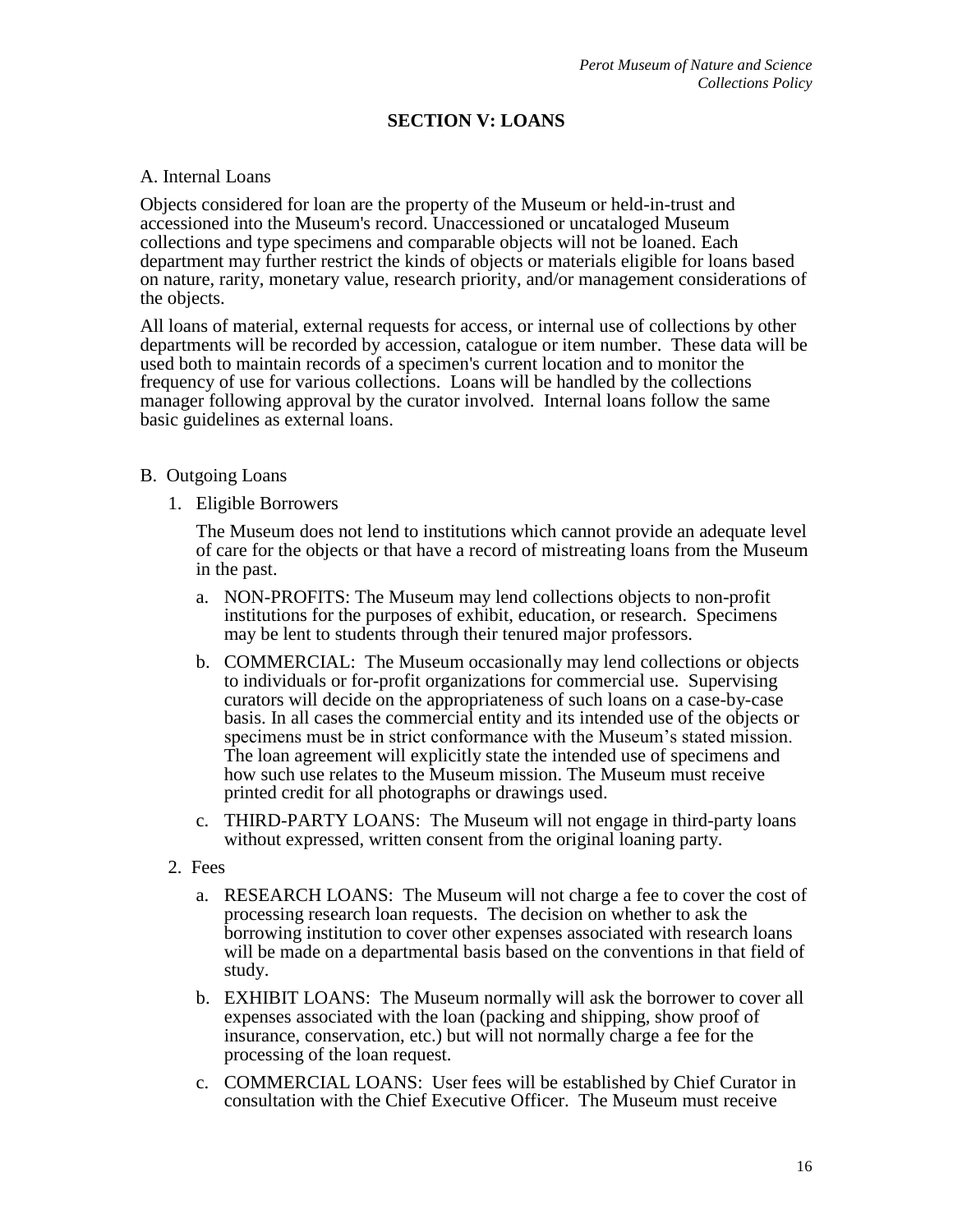credit in all commercial uses of its objects, and fees will be deposited into the general fund or Collections and Research discretionary fund as appropriate.

3. Duration of Loans

In order to promote responsible oversight of collection items while they are off Museum premises, outgoing loans shall be made for no longer than a maximum period of one year, renewable annually. When renewing a loan, the borrower will be asked to provide the Museum with assurance that the lent material is accounted for and in good condition. There are no permanent loans or loans of indefinite duration.

- 4. Loan Conditions
	- a. LOAN AGREEMENT: All loans will be formalized with a loan agreement spelling out the conditions of the loan, including the issues of insurance, photography rights, duration, credit, etc. In order to maintain the research and interpretive value of the Museum's collections, the borrower must agree to submit one copy of any and all reports, photographs or drawings, analyses or articles based on the study of the loaned material, or any corrections or corroboration regarding the identification of or supporting information accompanying museum collections. Material lent for exhibits must be returned with photographs of the resulting exhibit.
	- b. HAZARDS: The Museum will inform the borrower of any known hazards or potential hazards associated with the loan material which are not readily apparent, including chemical and biological hazards.
- 5. Authority

The curator responsible for the object may approve loans subject to this policy. Final responsibility for authorizing or denying internal and external loans resides with the appropriate curator or the Chief Curator in said curator's absence. Loans of held-in-trust objects also must have the approval of the appropriate governmental agency prior to the finalization of the loan agreement. It is the responsibility of the Curator to request loan approval from the governmental agency and provide the approval document to the Collections Manager. The Collection Manager will maintain a central file of all material on loan, and correspondence or records pertaining to all incoming or outgoing loans.

- a. ADJUNCT OR DEPUTY CURATORS: Loans from departments being cared for by adjunct or deputy curators must be authorized by the supervising full curator or Chief Curator.
- b. SIGNING: Loan forms must be signed by the curator of that department or by a person designated in writing by the curator.
- c. USAGE: The curator will exercise care in authorizing loans to ensure that loans are consistent with the Museum's philosophy and in keeping with the Museum's public image, and that usage will not significantly damage or unnecessarily endanger the specimens.
- d. RESPONSIBILITY: The collection manager must monitor loans to ensure that the conditions of the loan agreement are met, and to see that loans are returned or renewed in a timely manner.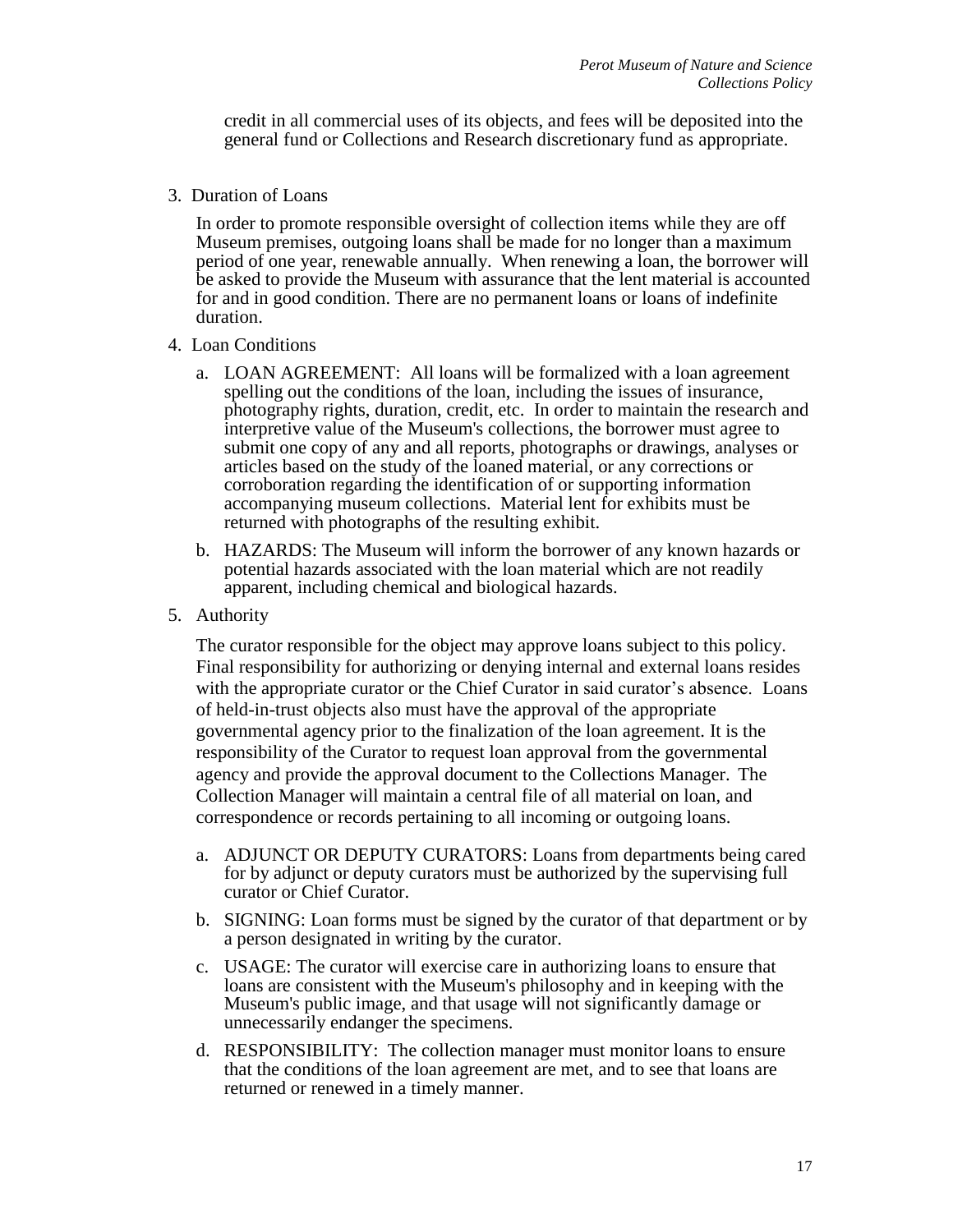- e. VALUE: All loans with a value exceeding \$10,000.00 must be approved by the Executive Director.
- C. Incoming Loans
	- 1. Incoming loans are accepted for the purposes of exhibit, research, examination, education, or identification.
		- a. EXHIBIT: This includes both the exhibition of an object and the process of replicating it for use in exhibits.
		- b. RESEARCH: These loans are the responsibility of the requesting department. The collections manager will maintain a record of current loans and their status.
		- c. EXAMINATION: Items may be deposited for examination by the Museum to consider acquisition of the material.
		- d. EDUCATION: Loans are accepted for docent training and educational programming.
		- e. IDENTIFICATION: Objects temporarily deposited with the Museum for identification shall become Museum property if not collected after 90 days unless other arrangements have been made in writing in advance. Curators will be responsible for the timely processing of such loans.
	- 2. If the lender elects to maintain his or her own insurance on loan material, then the Museum must be provided with an insurance certificate naming the Museum as an additional assured or waiving subrogation against the Museum.

## D. Abandoned Loans

When the Museum borrows objects from private individuals, the loan agreement will specify that ultimate responsibility for the return of the loan lies with the lender, and that the lender must keep the Museum appraised of the lender's current address and of any change of ownership of the loan material. The agreement also will ensure that if the Museum is unable after reasonable effort to locate the lender, then title to the loan material will pass to the Museum after 90 days and in accordance with local, state, or federal requirements.

## E. Provenance

It is the responsibility of the curator to exercise his/her knowledge and judgment in ascertaining that loan material does not fall under one of the prohibitions listed below:

- 1. ORIGIN: The Museum will not borrow objects that it has reason to believe have been acquired in an unethical manner or are of doubtful origin.
- 2. LEGALITY: The Museum will not borrow objects whose method of acquisition violates UNESCO convention, CITES, state and federal wildlife laws, or any other pertinent local, state, national or international laws.
- 3. TITLE: The Museum will not borrow objects for which the lender does not hold good title.

## F. Loan Conditions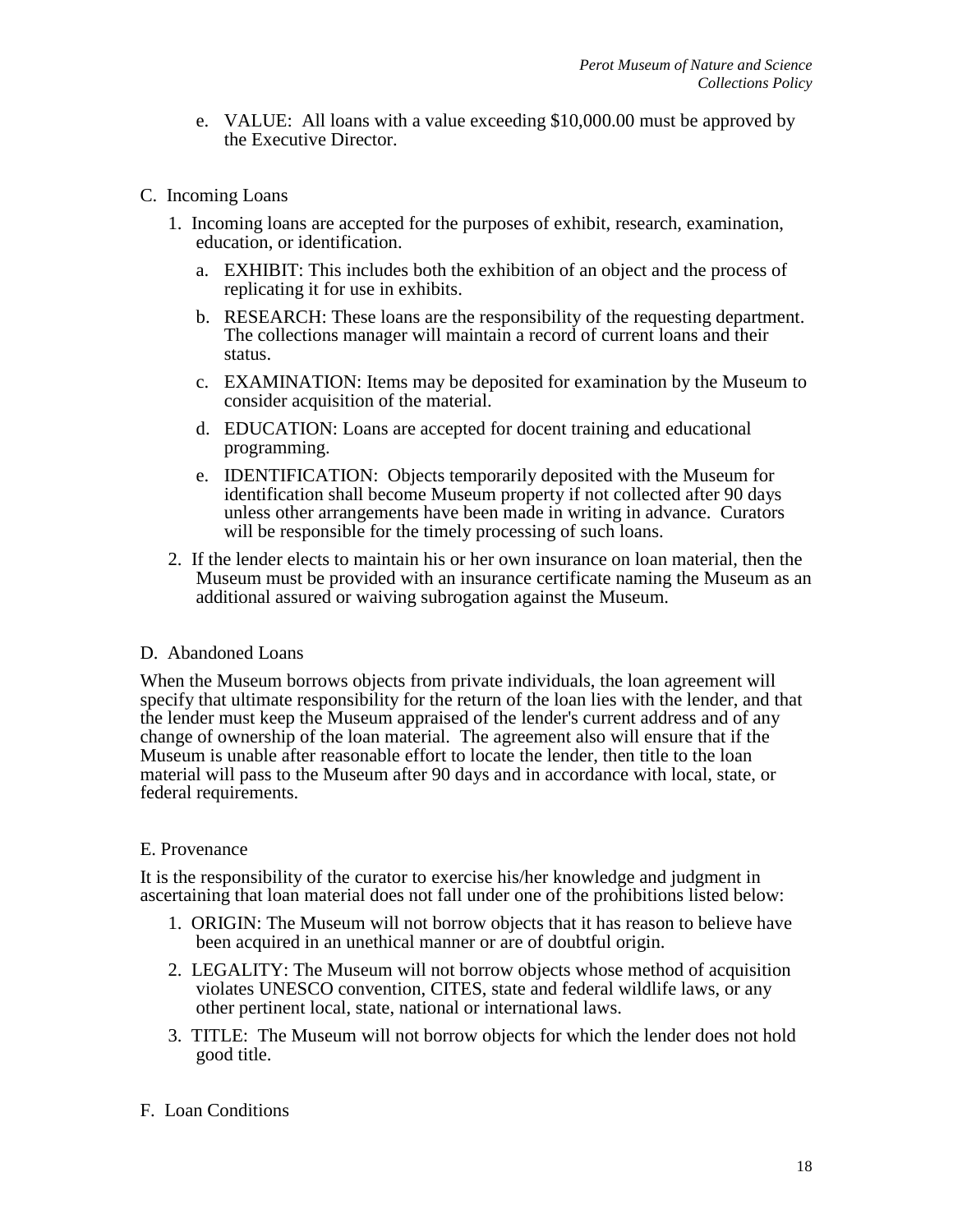- 1. INSTITUTIONAL: All loans will be formalized with appropriate loan agreement forms.
- 2. INDIVIDUAL: When borrowing from individuals, the Museum will use its own incoming loan agreement.

# G. Authority

The collection manager is responsible for processing incoming and outgoing loans, arranging for loan agreements, appropriate insurance, shipment, and the timely return of loan material.

- 1. RESEARCH: Incoming loans for the purpose of research are initiated by the curator of the department conducting the research.
- 2. EXHIBITS: Incoming loans for the purpose of exhibits are directed through the director of exhibits or the curator responsible for the exhibit.
- 3. EDUCATION: Incoming loans for the purpose of education are directed through the collection manager.

## H. Incoming and Outgoing Loans

- 1. Records: The curator will notify the collection manager of any incoming or outgoing loans, so that in the curator's absence the location and status of any loan may be determined. The collections manager shall keep complete records associated with every collections loan, including signed loan agreements, certificates of insurance, shipping documents, condition reports and other related material. These files are permanent records.
- 2. Condition Reports: If incoming or outgoing loan material is insured, then the appropriate curator or collection manager will fill out condition reports and/or take condition photographs of the insured material. These records shall be of sufficient quality to establish the validity of an insurance claim.
- 3. Copies of Publications: Collections lent to other institutions or researchers shall include a request for copies of any publication or results of the study, or photographs of any exhibit featuring the collection item(s).
- 4. Corrections or Corroboration: If more detailed or more accurate information regarding Museum collections is generated as a result of a loan, the borrower agrees to supply the Museum with copies of corrections or corroboration as appropriate.

## I. Permanent Loans

Permanent loans to the Museum generally shall not be accepted but are allowed for objects and collections owned by government agencies and institutions whose own collection policies do not allow transfer of title. These loans shall require the same approvals as an acquisition. Permanent and long-term loans or custodial arrangements shall be documented in writing and signed by the lender and shall address, in accordance with each scientific department's policy:

- The purpose of the loan (exhibition, research, or education)
- The rights to use and publish the material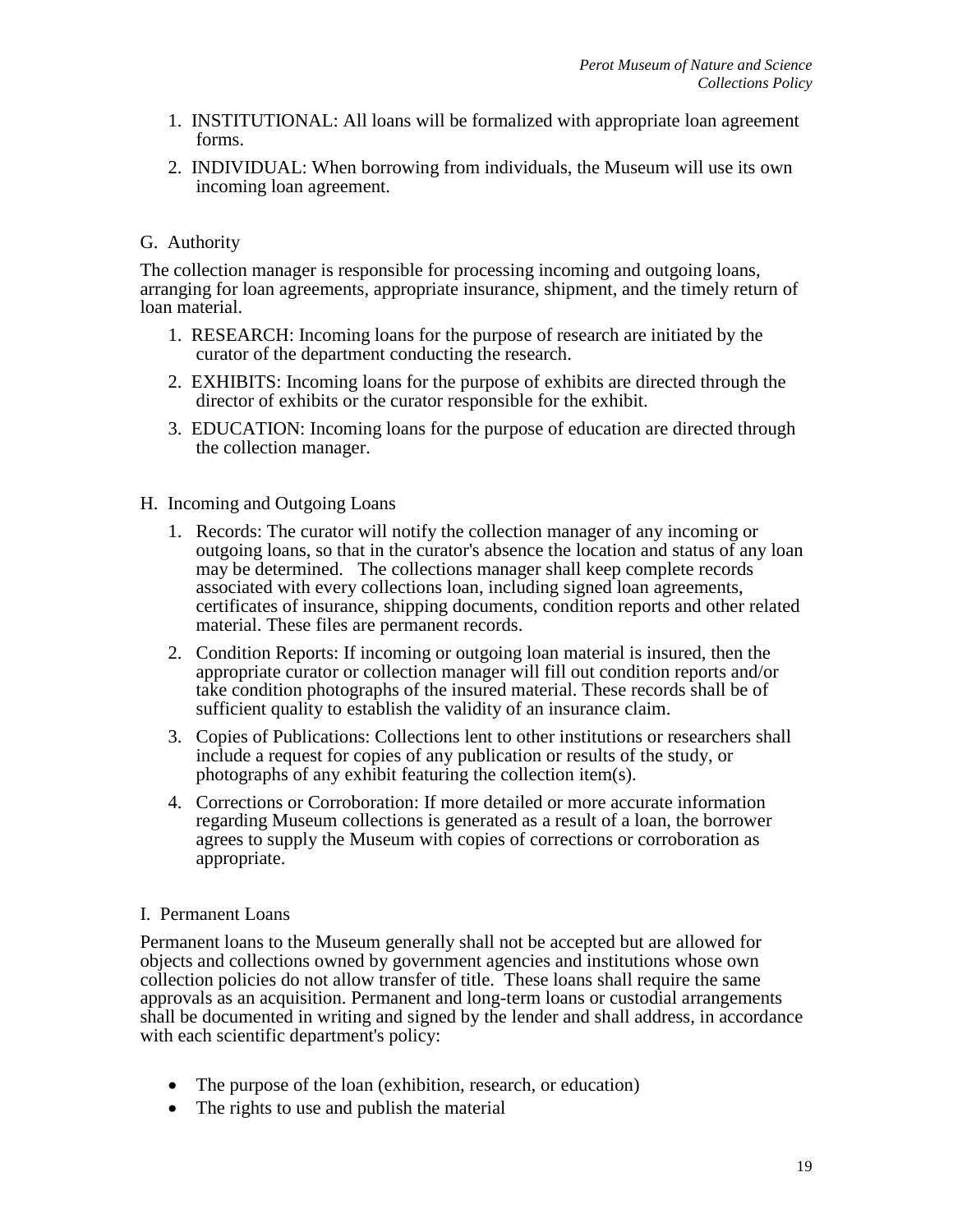- Financial obligations to be borne by each party
- The duration of loan and right of the Museum to return the loan
- The legal and ethical responsibilities of the Museum during custody and upon termination of the loan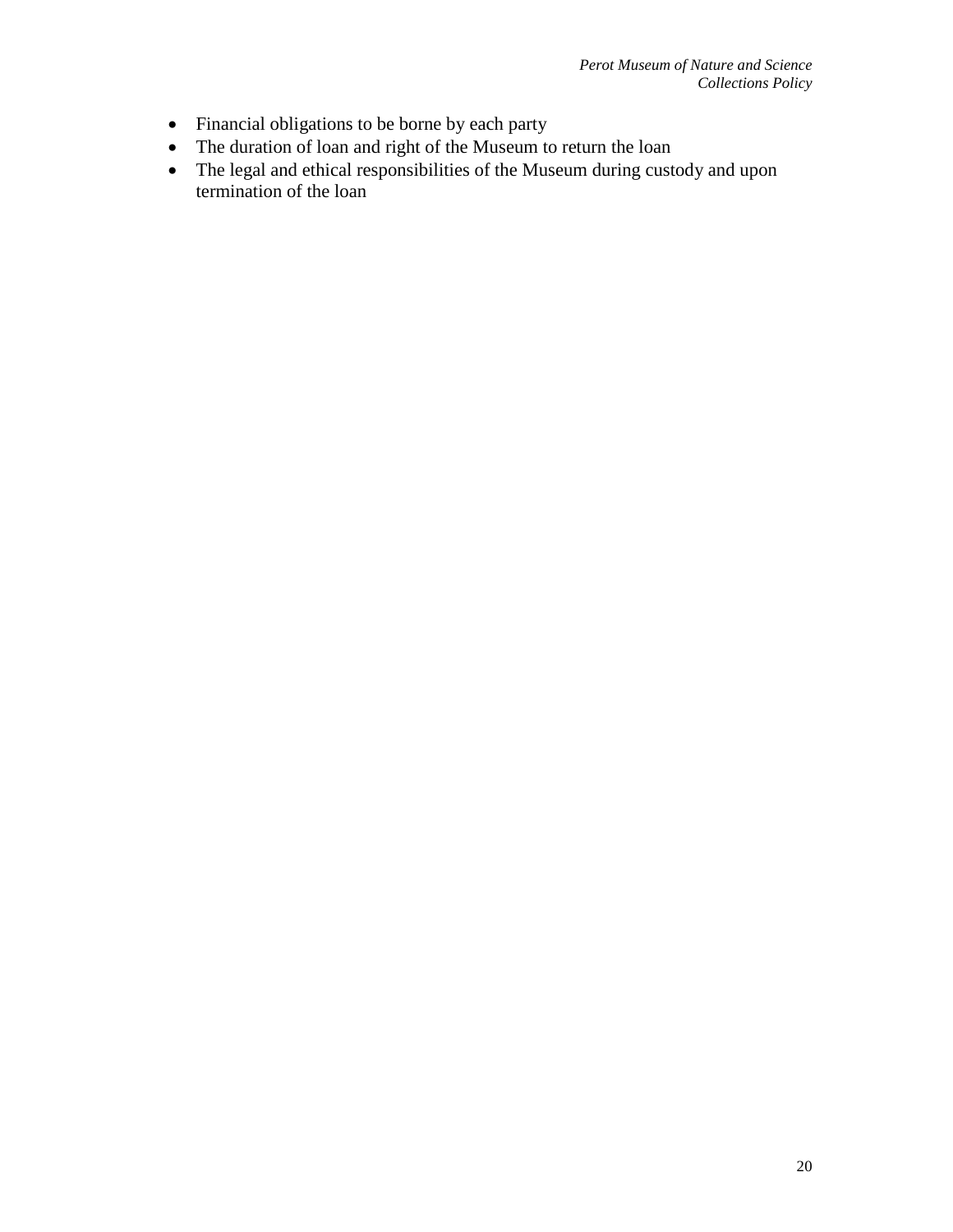## **SECTION VI: PERSONAL COLLECTIONS**

#### A. Decoration

Personal collections, including objects of art, used in any individual's office must be marked with the name of the owner or inventoried as a loan. If a personal item is not marked or inventoried, and the ownership of the object comes into doubt, then the presumption will be that the item belongs to the Museum.

#### B. Storage

Museum staff is not allowed to use Museum facilities for the storage of personal collections. Personal collections must be signed in as a research or other loan, as appropriate. This restriction is not intended to apply to books or reprints used for Museum research.

## C. Scientific Collection Trips

Staff or volunteers may not conduct personal collecting on museum-sponsored collection trips. All material/specimens collected during such trips become the property of the Museum. All Museum staff and volunteers must agree to abide by the ethical guidelines governing collecting within the discipline or disciplines concerned, and the Museum will not tolerate breaches of these guidelines. Except at the direction of the appropriate curator, Museum staff and volunteers may not use their association with the Museum to gain access to collections or collecting localities for any purpose.

#### D. Personal Collections

- 1. COMPETITION: Staff members may not compete with the Museum in the collection, purchase, trade, loan, or exchange of objects or specimens. This does not prohibit staff from possessing a professionally related collection (e.g. books).
- 2. PURCHASE: The Museum reserves the right to purchase any object or specimen acquired by a staff member at the price paid by that individual. Staff must inform the Chief Executive Officer in writing within 3 months of receipt. The Museum has 3 months after notification to act upon its right of purchase.
- 3. DISCLOSURE: Staff must disclose in writing the extent and policy of their personal collecting.
- 4. PROFIT: No staff member may participate in buying or selling for profit objects similar or related to objects collected by the Museum.
- 5. EXEMPTIONS: Holders of courtesy appointments are exempt from personal collection restrictions, but are prohibited from acquiring objects obtained as a result of their connection with the Museum, or from acting in a manner inconsistent with established ethical practices within their disciplines.
- 6. CONFORMANCE TO ETHICAL GUIDELINES: Any staff member holding collections in a given discipline must comply with the established ethical guidelines for collections within that discipline or those disciplines, regardless of whether or not that staff member holds his or her appointment within that discipline.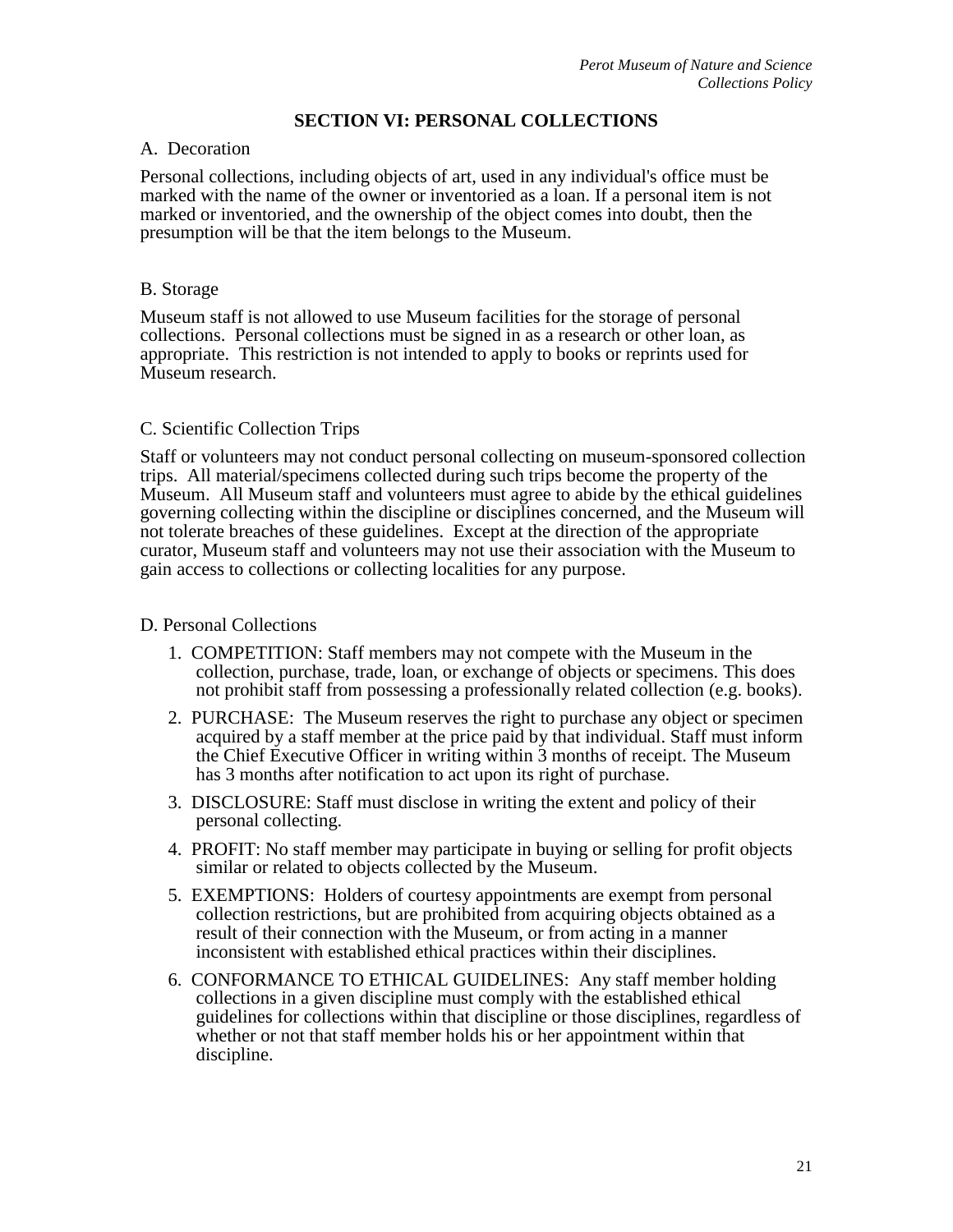# E. Site Information

- 1. AUTHORITY: Site information is restricted and must not be shared without the curator's direct written permission.
- 2. COLLECTING: Having knowledge of a site does not grant permission to collect at that site. Volunteers and holders of courtesy appointments must agree to abide by these rules, and to abide by the ethical guidelines specified in Section C and applicable codes of ethics within the appropriate discipline or disciplines.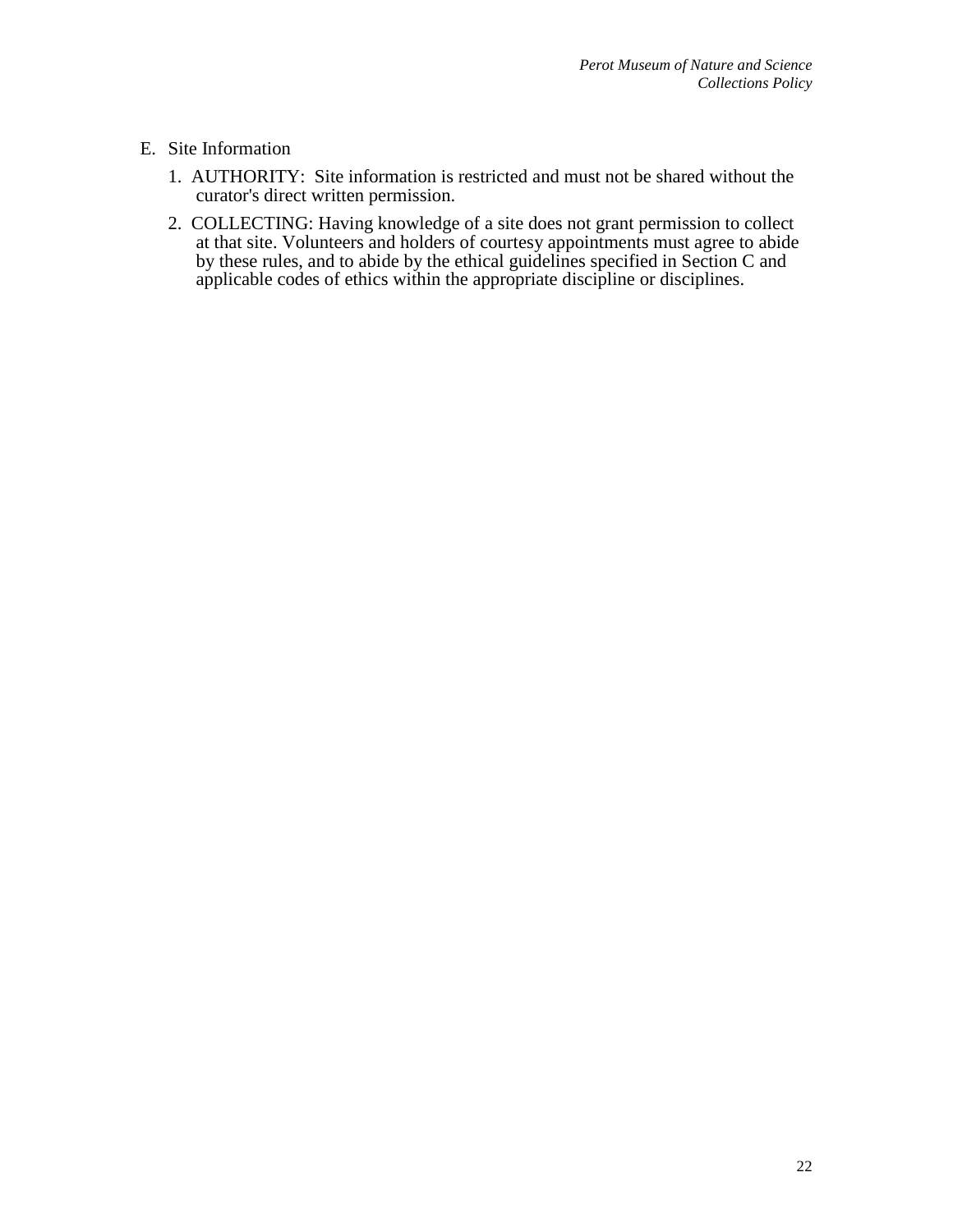# **SECTION VII: ACCESS**

#### A. Access for Non-Staff

- 1. Researchers: The Museum puts an emphasis on making collections available to qualified investigators for legitimate research and study at the discretion of the curator of the department in question. Requests for access are coordinated through the curator of the collection in question. A record will be kept by the collection manager of all use of Museum collections by outside researchers.
- 2. Public and press
	- a. COLLECTION OBJECTS: Access to the collections by the public is at the discretion of the curator and collections manager, subject to the need to ensure the safety of the objects and of the visitors.
	- b. COLLECTIONS STORAGE ROOMS: These rooms should be regarded as off-limits to the public to maintain temperature/humidity requirements, limit possible introduction of contaminants, reduce potential pilferage, and promote standard conservation and Integrated Pest Management practices.

#### B. Staff Access

- 1. Exhibits: Collections objects are available for exhibit, display or other use at the discretion of the curator of the collection from which the object originates. In all cases factors of security, conservation, and suitability for the exhibit in question will be considered. Objects on exhibit remain the responsibility of the curator and are to be treated in a manner consistent with the collections policy. Requests for access are coordinated through the curatorial staff and the collection manager.
- 2. Education: Objects in the departmental teaching collections are presumed to be available to the education staff. Objects from the research collections are available at the discretion of the curator. In all cases, factors of security, conservation, suitability for the program in question and hazards that may be posed by the object itself will be considered. Objects being used for education are the responsibility of the collection manager, and are to be treated in a manner consistent with the collections policy.
- C. Access to Collections Records
	- 1. Non-curatorial access to collections records is restricted, with access to the catalog under the control of the curator and accession records under the control of the collection manager or Chief Curator. Requests for any access must be made to the appropriate curator or collection manager.
	- 2. Computer Records
		- a. ACCESS: The collection manager, curators and assistants are authorized to have access to the computerized collection system. Volunteers, interns and other users must be approved by, and their use of the system supervised by, one of these staff members.
		- b. PUBLIC: Visiting researchers and public will be allowed access only to "view only" reports of restricted lists, not to the primary database and data entry fields. Locality information is restricted, and may not be available for some collections.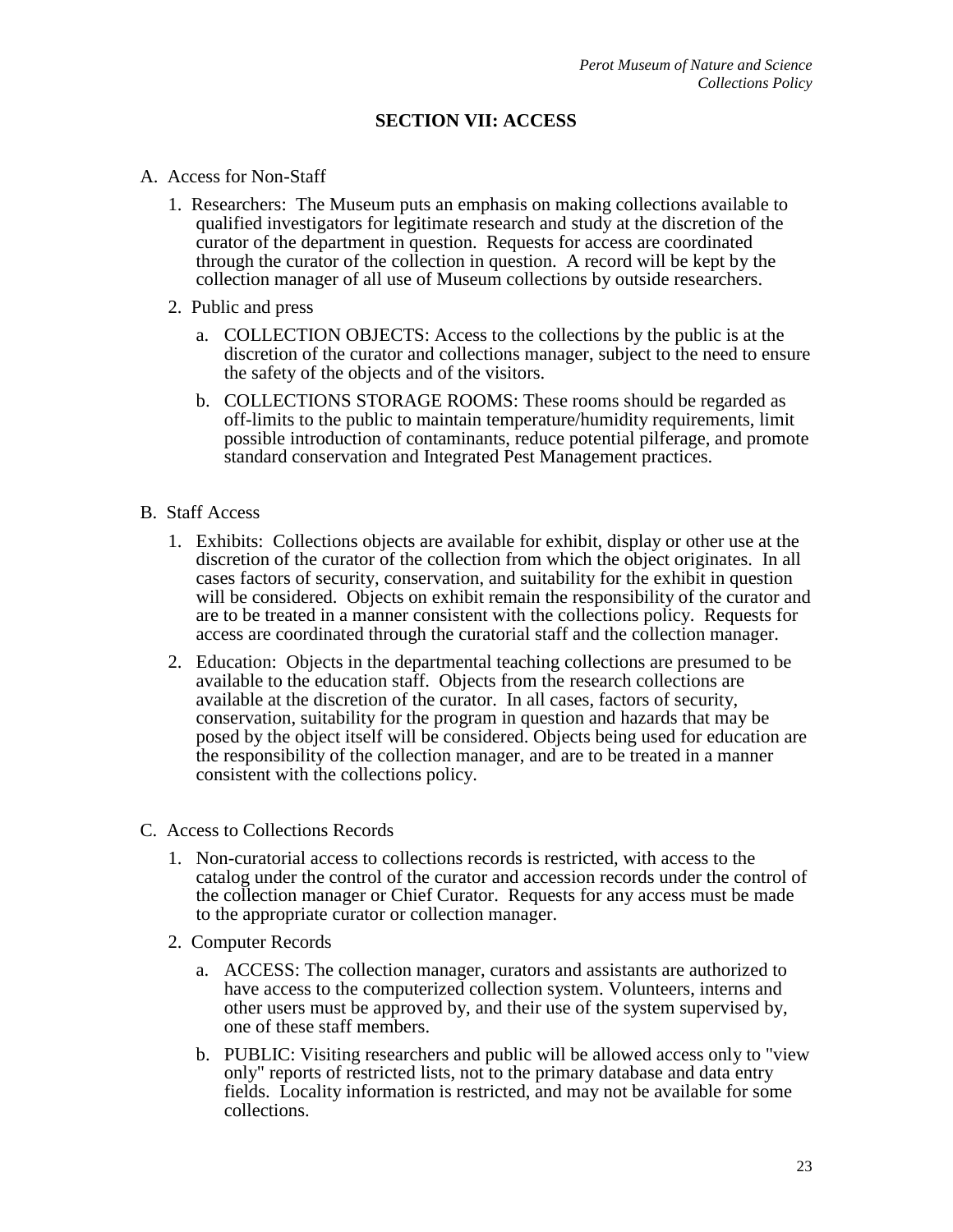c. TRANSFER: Transfer of data is allowed only with the consent of the curator within the guidelines of this policy. Secondary transfer of data is not allowed without permission and proper credit to the Museum.

#### D. Locality/Sensitive Information

Site locality or other sensitive information provided as a courtesy to the Museum by agencies, institutions, or individuals to further its research mission will not be made available without prior approval by that agency, institution or individual. Museum locality information will not be made available to any party or parties without the written permission of the supervising curator.

#### E. Collections Storage Areas

Access to Collections Storage areas is restricted to curatorial staff and volunteers under their direct supervision. These areas are to be separately keyed and where possible alarmed, with access to keys and alarm codes limited to members of the curatorial staff and security staff. Access to storage areas is at the discretion of the curator or curators in charge of the collection in question.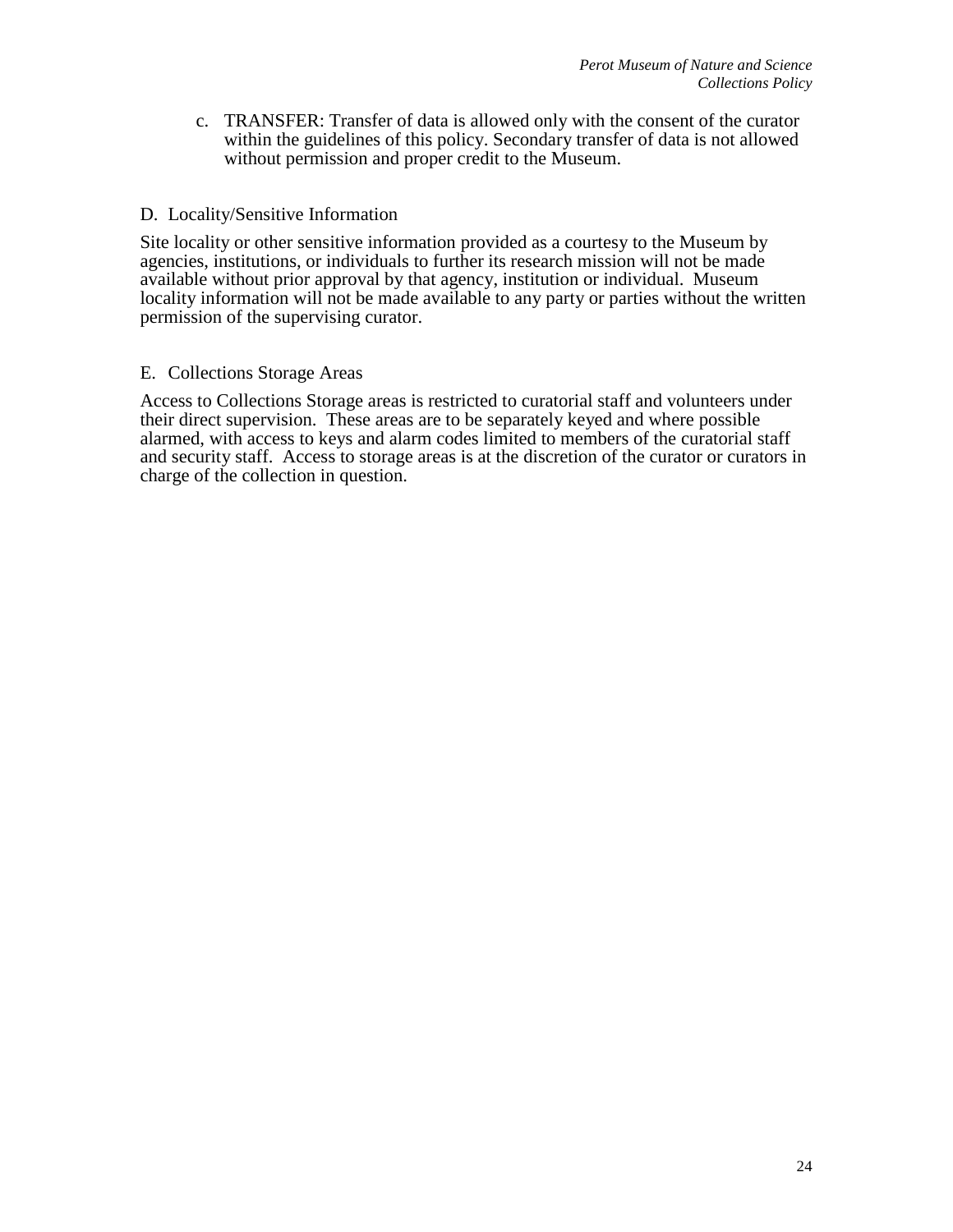## **SECTION VIII: INSURANCE**

#### A. In-house Collections

- 1. Philosophy: The Museum does not maintain insurance coverage for the full replacement value of its collections. Indeed, it recognizes that the meaning of the term "full replacement value" is unclear when applied to unique cultural artifacts and scientific specimens. The Museum balances funding security, storage, and fire protection as well as actual insurance policies in providing protection for its collections. The Chief Executive Officer, in consultation with the Collections Committee will establish an adequate level of coverage for the collection as a whole. Upon the advice of the curators, the Chief Executive Officer and/or Committee will see that individual objects are individually appraised and insured if necessary.
- 2. Requests for changes in insurance of collections in the Museum will be channeled by the appropriate curator to the Chief Executive Officer.
- 3. Any changes in the amount, degree or kind of insurance coverage will be reported in writing to the Collections Committee by the Chief Executive Officer or other appropriate museum officer.
- 4. The City of Dallas will maintain insurance coverage for City-owned collections unless it elects to provide funds so that they can be included under coverage by the Museum.

#### B. Loans

- 1. Incoming loans: Objects borrowed by the Museum will be insured by the Museum, or insured on the lender's policy (with the Museum named as an additional insured or subrogation waived), or insurance will be waived.
- 2. Outgoing loans: Objects lent by the Museum may be covered by either the borrower's insurance or under the Museum's policy depending on circumstance. No items will be loaned unless covered under either the Museum or borrower policy.
- 3. Insurance involving loans will be coordinated with the Accounting Department. The Chief Executive Officer or a delegated administrative officer will be informed of new objects that need to be placed on the Museum's policy.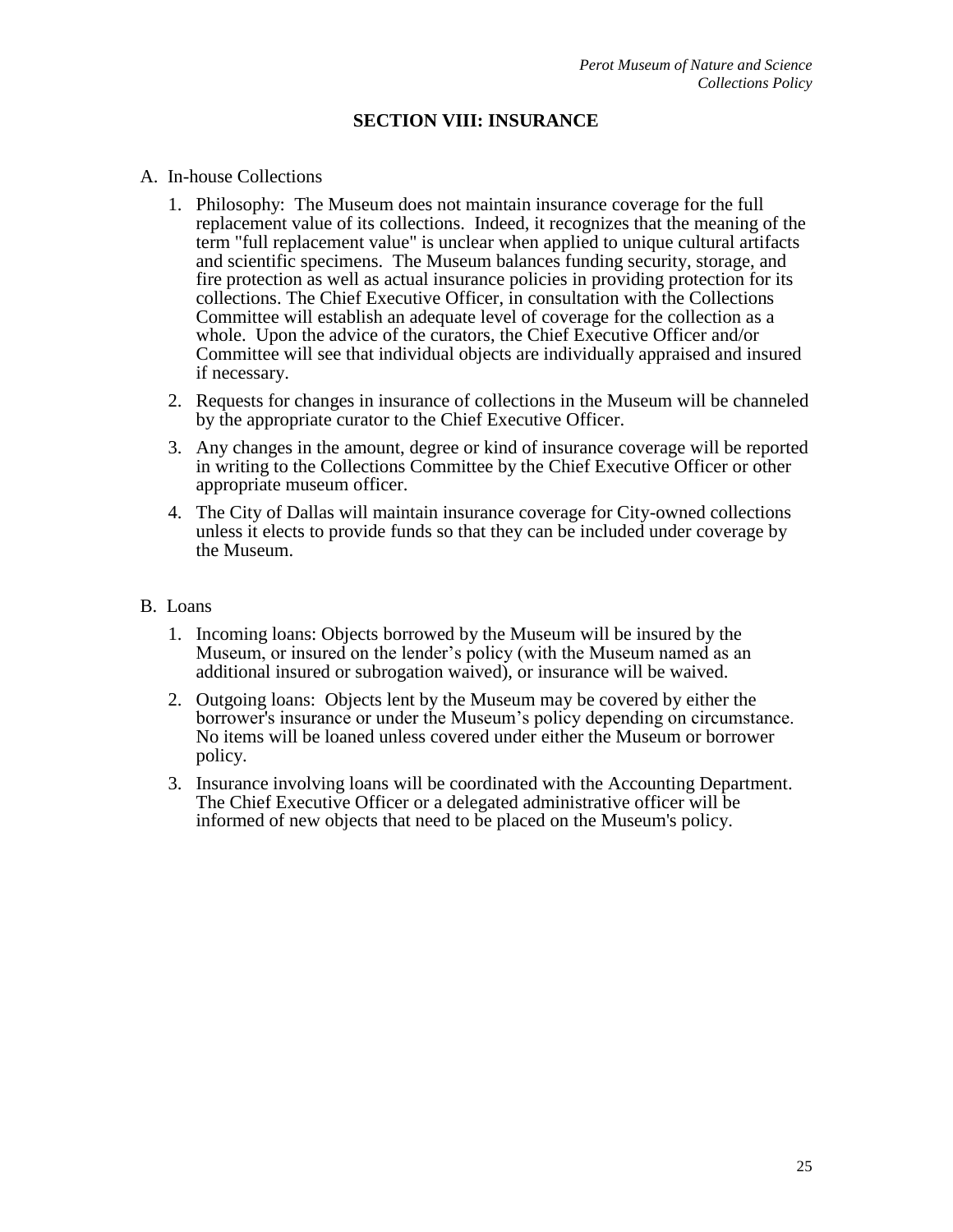# **SECTION IX: ETHICS**

- A. In order to fulfill its responsibilities to maintain its collection as a public trust, the Museum requires its employees to:
	- 1. Abide by the recommendations set forth in the American Association of Museum guidelines: Museum Ethics (1978); Codes of Ethics for Museums (1991, amended 2000); Code of Ethics for Curators (1982, amended 1996); Code of Ethics for Registrars (1985); and the UNESCO Convention of 1971.
	- 2. Act ethically in collecting, acquiring, lending, and disposing of objects. This includes specimen- based information transfer.
	- 3. Abide by all relevant local, state, national and international laws with regard to collecting, acquiring, reproducing, lending and disposing of objects.
	- 4. Provide good stewardship for its collections:
		- a. DISCOURAGE: Unethical, illegal, or destructive practices with respect to collecting, acquiring, storing, reproducing, displaying, transporting and trafficking in objects are not allowed.
		- b. PROTECT: In providing data to qualified users, sensitive information must be protected.
		- c. ENSURE: Care should be taken that data and collection- record information are not distorted, destroyed or misused.
- B. The Museum forbids its employees to:
	- 1. Appraise specimens or objects for private individuals or commercial concerns without prior written approval by the Chief Executive Officer.
	- 2. Recommend potential buyers or sellers of an object to a private individual or a commercial concern, except with the prior written approval of the Chief Executive Officer
	- 3. Destroy or alter specimen-based data.
	- 4. Collect specimens for their own use except in accordance with applicable ethical guidelines and as detailed in this policy.
	- 5. Divulge to a private individual or commercial concern the locations of:
		- a. Scientific or historically sensitive sites.
		- b. Populations of endangered or threatened species and/or endangered, threatened or sensitive habitats which could be adversely affected by such publicity.
- C. All Museum employees must also abide by the Institutional Code of Ethics adopted by the Museum of Nature and Science Board of Directors.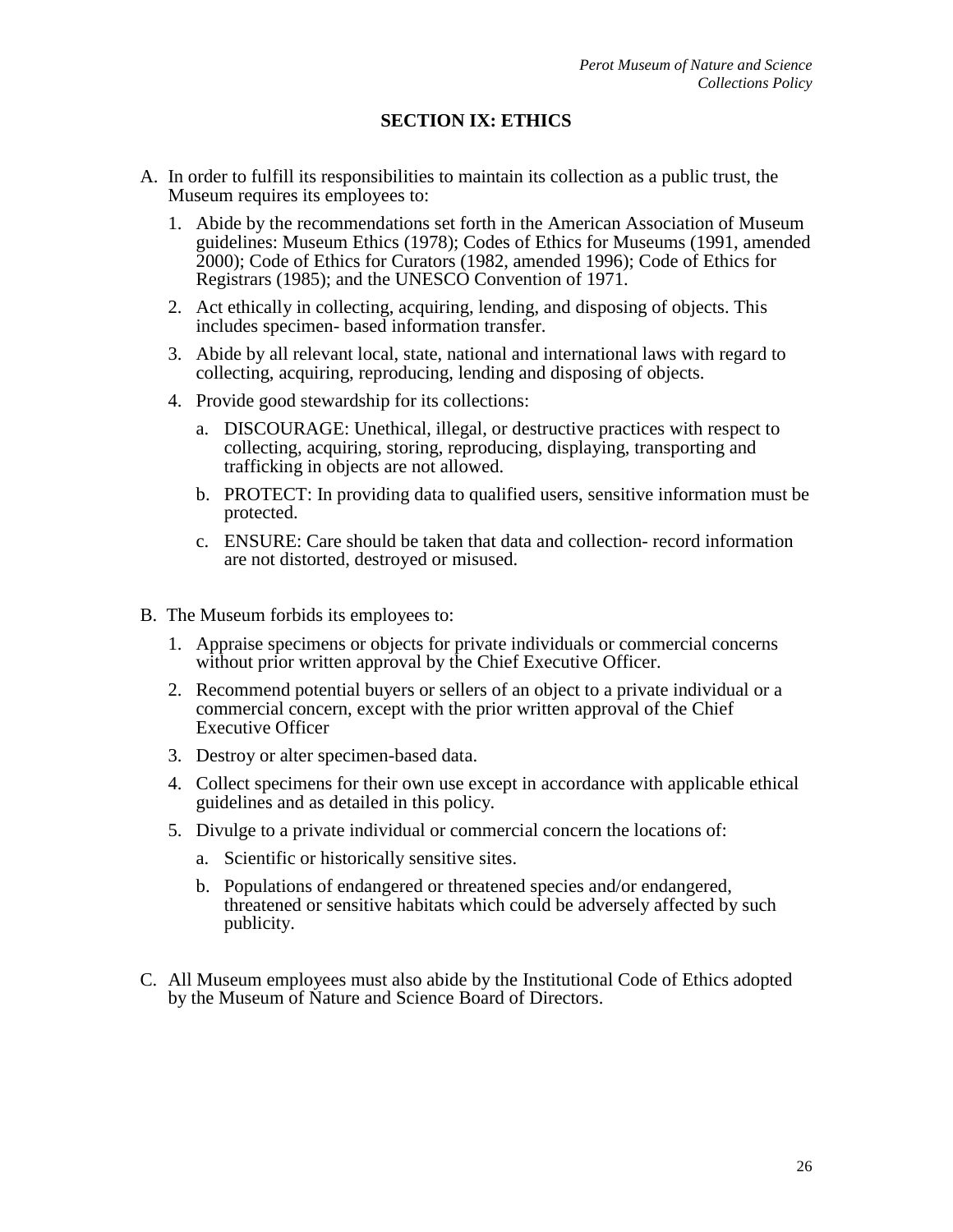#### D. Curatorial Ethics

1. The Curator and the Museum

The relationship between curator and institution must be based on mutual trust and sound judgment, and curators should use this principle in guiding their professional conduct. Curators must be committed to the mission, goals and objectives of the Perot Museum of Nature and Science and avoid both conflict of interest and the appearance of conflict of interest with the Museum. In order to fulfill its responsibilities to maintain the collections as a public trust, curators are required to abide by the American Association of Museums Code of Ethics for Curators (1996), Museum Ethics (1978) and applicable codes of conduct within their own scientific disciplines (e.g., The Society of Vertebrate Paleontology Member Ethics, 2008) , as well as all relevant state, federal and international laws regarding the collection, acquisition, housing, lending and disposition of objects.

2. Responsibility to the Collection

The most important responsibility of the curator is to provide good stewardship for the collections under his or her care.

- a. Acquisition and Disposal: The formal process of acquisition and disposal begins with the curator. They must provide compelling reasons to acquire or to deaccession objects from the Museum's permanent collections. The planned growth and improvement of the collections in a given area is the responsibility of the supervising curator, and he or she must insure that at the end of their tenure the collections have increased in size or improved in quality, or both. Although authority and the final decision to deaccession objects rests with the Perot Museum of Nature and Science Board of Directors, curators must offer professional guidance and expertise, in order that the institution not suffer legally, financially, scientifically or aesthetically through the disposal of objects in the collection. Funds realized from the sale of collections must be used for the acquisition of collections. Curators must ensure that collections accepted by the Museum of Nature and Science are received with clear legal title and adequate levels of documentation.
- b. Development of Collections**:** Curators are responsible for developing collections under their care in keeping with the museum's stated mission. Curators should actively seek to identify deficiencies or weaknesses in their collections areas and rectify these deficiencies through collection, acquisition or other appropriate means. Curators should also seek to refine the scope of the collections under their care for the overall benefit of the institution.
- c. Access to Collections:Curators must balance the need to make collections available to qualified investigators and visitors against the need to preserve and protect the collections under their stewardship. Curators should seek new ways to broaden knowledge of collections and their use by the widest possible audience while maintaining the integrity of the collections and safety of both the objects and the visitors using them.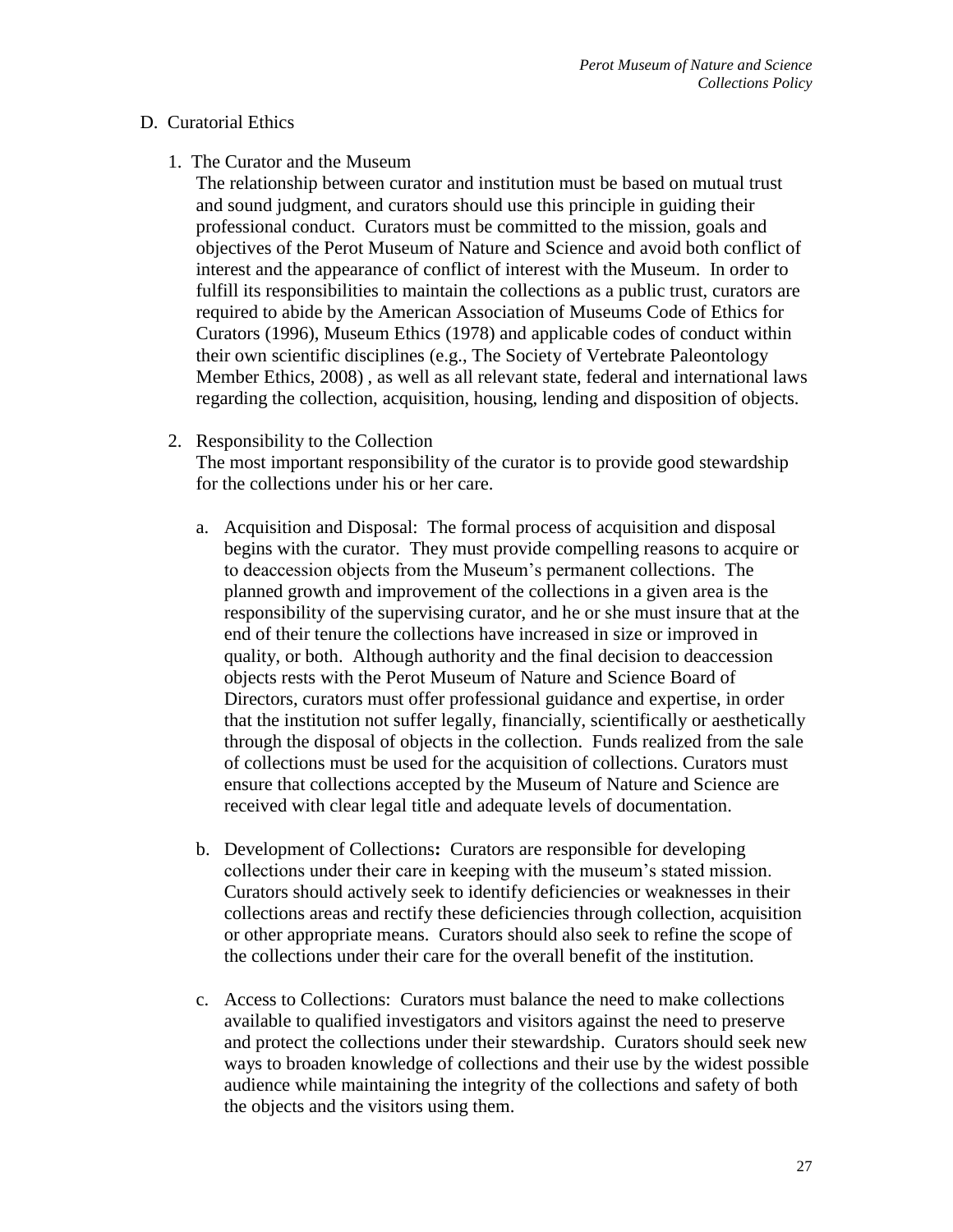- d. Use of Collections: Curators must insure that collections are used in an appropriate manner at all times.Decisions regarding appropriate use reside with the supervising curator or, in his or her absence, the Chief Curator. All such decisions should be based on the best interests of the collection and institution, and in conjunction with the stated mission of the Perot Museum of Nature and Science.Under no circumstances should curators allow the use of collections as financial assets or collateral, or for any purpose inimical to the stated mission of the institution.
- e. Documentation and Interpretation. Curators are responsible for insuring that information regarding collections is current and correct, and that the highest scientific and scholarly standards are applied in the documentation and interpretation of Museum collections.
- 3. Responsibility as Scientists

Curators occupy a unique role within the Museum, and have responsibilities beyond those of the general museum staff. While they are often asked to perform functions for which a staff already exists within the museum, they have additional duties they alone can perform. They are the ambassadors of the Museum—and of the museum's mission—to many communities. As such they must simultaneously serve as keepers of the collections, teachers, researchers and interpreters of both the natural world and our changing knowledge of it.

- a. Research:Curators are expected to conduct substantive scientific research as part of their museum duties and to actively expand knowledge within their areas of expertise. Their research conduct shall be governed by the professional ethics applying within that discipline or those disciplines in which their research is conducted. Curators are expected to communicate the results of their research to the scholarly and general public through appropriate means. While the Museum retains intellectual property rights for most purposes, scholarly publications excluding concepts subject to patent or further merchandising are specifically excluded from this assertion of rights.
- c. Teaching: Curators are also expected to apply their experience and knowledge in the training of students and young professionals. All curators will be expected to seek adjunct appointments at one or more local universities, and play an active role in the intellectual life of the campus. Through teaching and internship opportunities curators should also seek to bridge the gap between museums and hands-on field science and university formal classes, to the benefit of both institutions involved and the enrichment of the students' educational experience. Because of the unique role of the Perot Museum of Nature and Science in the community, curators should recognize an obligation to educate not only secondary, collegiate and graduate students, but individuals of all ages, backgrounds and interests. Curators serve an important educational function, and have an obligation to support the Museum's education and exhibits programs as expert advisors and resources.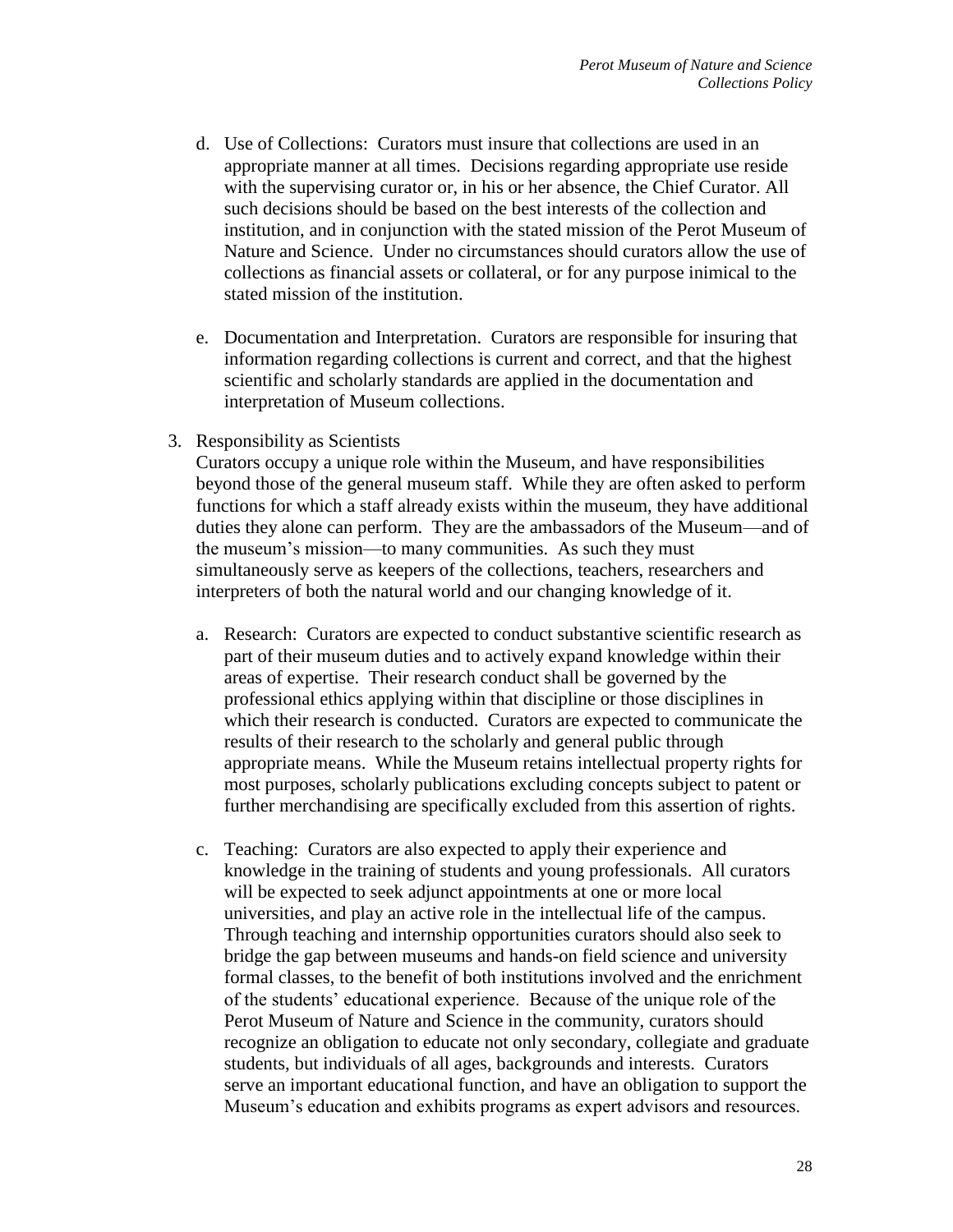- d. Interpretation:Curators must view their role not only in terms of expanding human knowledge but also of disseminating the results of their research through appropriate scholarly and popular forums. Lectures and public presentations are an important and valuable part of the role of the curator, and lectures by curators are encouraged.
- 4. General Conduct

Because curators play a central role in the institution, they also have a special responsibility to support both the mission of the institution and the professional standards deriving from that mission:

- a. Collecting: Curators are the stewards not only of the Museum collections they represent but of the populations from which they are drawn. In all cases curators should act responsibly toward the scientific, natural and cultural resources they study, and behave in accordance with all applicable state, federal and international laws. Curators must observe all applicable ethical guidelines for the collection and treatment of materials within their discipline, and observe the ethics defined in the Perot Museum of Nature and Science's Collection Policy.
- b. Conflicts of Interest: Curators must avoid both conflicts of interest and the appearance of conflicts of interest in their professional activities, and conduct themselves as ambassadors of the Perot Museum of Nature and Science and their respective discipline at all times.
- c. Promotion of Ethical Conduct: Curators should not only avoid but actively seek to discourage unethical, illegal or destructive practices with respect to collecting, acquiring, storing, reproducing, displaying, transporting and trafficking in objects, in their own or other disciplines. As scientists and scholars they must also conform to ethical scholarly practices, and actively seek to improve levels of professionalism within both the institution and their discipline. Curators should refuse biological or geological material collected or sold which is not in compliance with applicable laws and treaties, refuse archaeological or cultural material in cases where its removal caused significant damage to sites or monuments, where less than proper disclosure to site owners or appropriate authorities is suspected or where the collection is not in compliance with applicable laws or treaties, and refuse all support, direct or indirect, of illicit trafficking in antiquities or contraband biological or geological material.
- d. Conformance to Professional Standards: In addition to the codes of conduct outlined here, curators must abide by the Curator's Code of Ethics of the American Association of Museums (1996), the Code of Ethics adopted by the Perot Museum of Nature and Science Board of Trustees, and the Perot Museum of Nature and Science Collections Policy.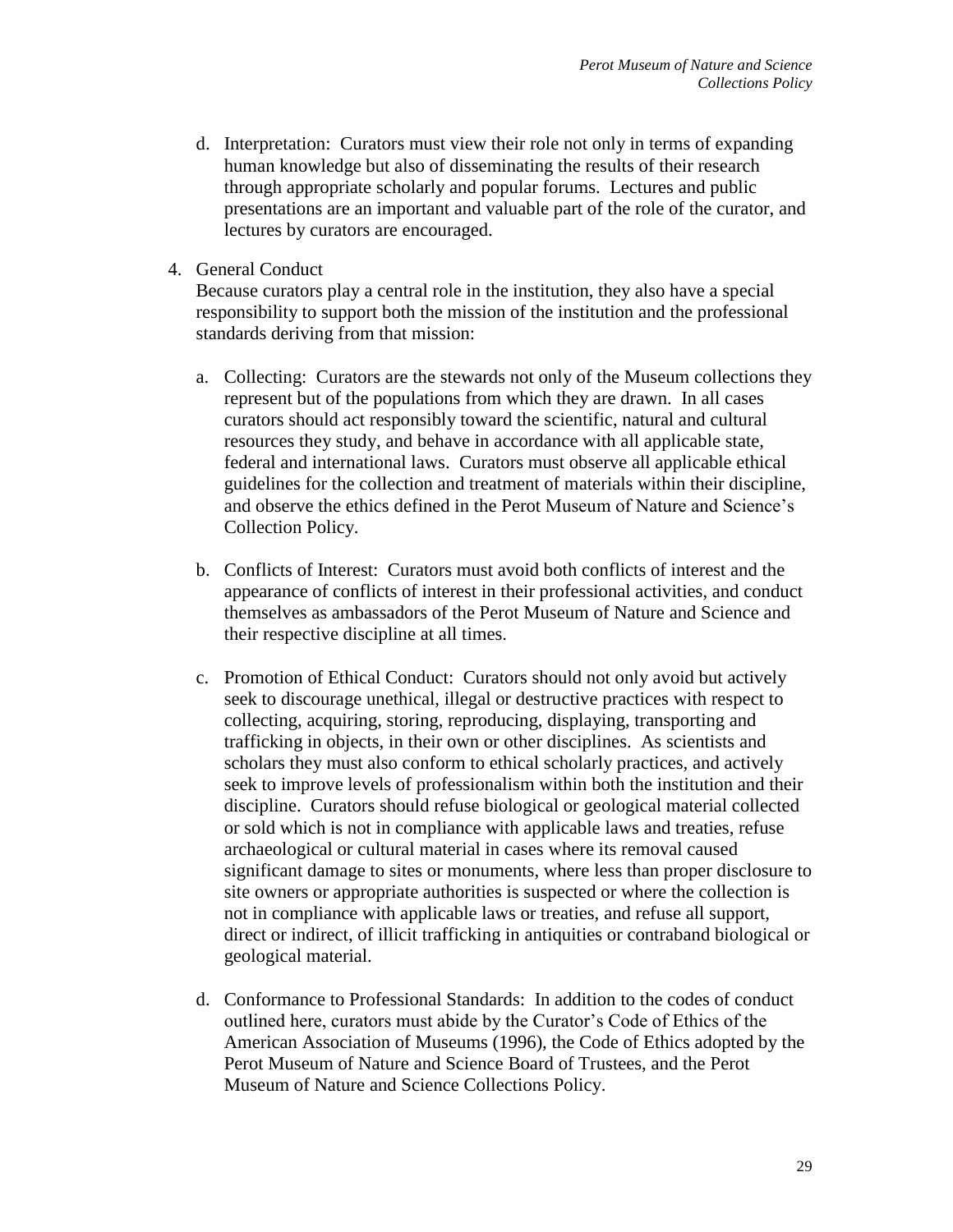# 5. Responsibility as Advisors

Curators represent professional expertise in the care, management and development of museum collections, and have a responsibility to use that knowledge for the good of the institution. On many topics they must offer expert guidance to the Chief Executive Officer or committees of the Board of Directors. While the Board of Directors approves policy for the Perot Museum of Nature and Science, curators have a responsibility to use their knowledge and experience to guide decision-making on topics related to the collections and their welfare, as well as questions relating to the scientific and research mission of the institution.

- a. Collections Care: As stewards of the collections curators should ensure that policies are developed which will maintain collections unimpaired for future use and enjoyment.
- b. Professional Standards: Curators should help frame policies that reflect the highest professional standards, both within their individual disciplines and in the museum field as a whole. Curators should use their professional knowledge to ensure that policies conform to existing laws, treaties and standards of professional practice. These include but are not limited to professional standards established by the American Association of Museums and International Council of Museums, the AAM Standing Curators Committee, as well as the Native American Graves Protection and Repatriation Act (NAGPRA), the Hague Convention of 1954 regarding the acquisition of materials from occupied countries, the 1970 UNESCO agreements regarding repatriation of illegally acquired specimens, and the Convention on the International Trade of Endangered Species (CITES). In all cases the Museum will abide by existing state and federal laws in developing policies affecting the collections.
- c. Institutional Stature: Curators should use their knowledge and good offices to ensure that the Museum of Nature and Science enjoys a high reputation for professionalism and scientific rigor within the disciplines they represent. Conversely they must ensure that the future course of the Museum and its curatorial departments positively contributes to that reputation over time.
- d. Professional Judgment: Curators are engaged because of their specialized knowledge in specific scientific disciplines and related areas of and museum practice. Under no circumstances should curators be required to change, reverse, alter or suppress their professional judgment or advice to conform to a management decision.